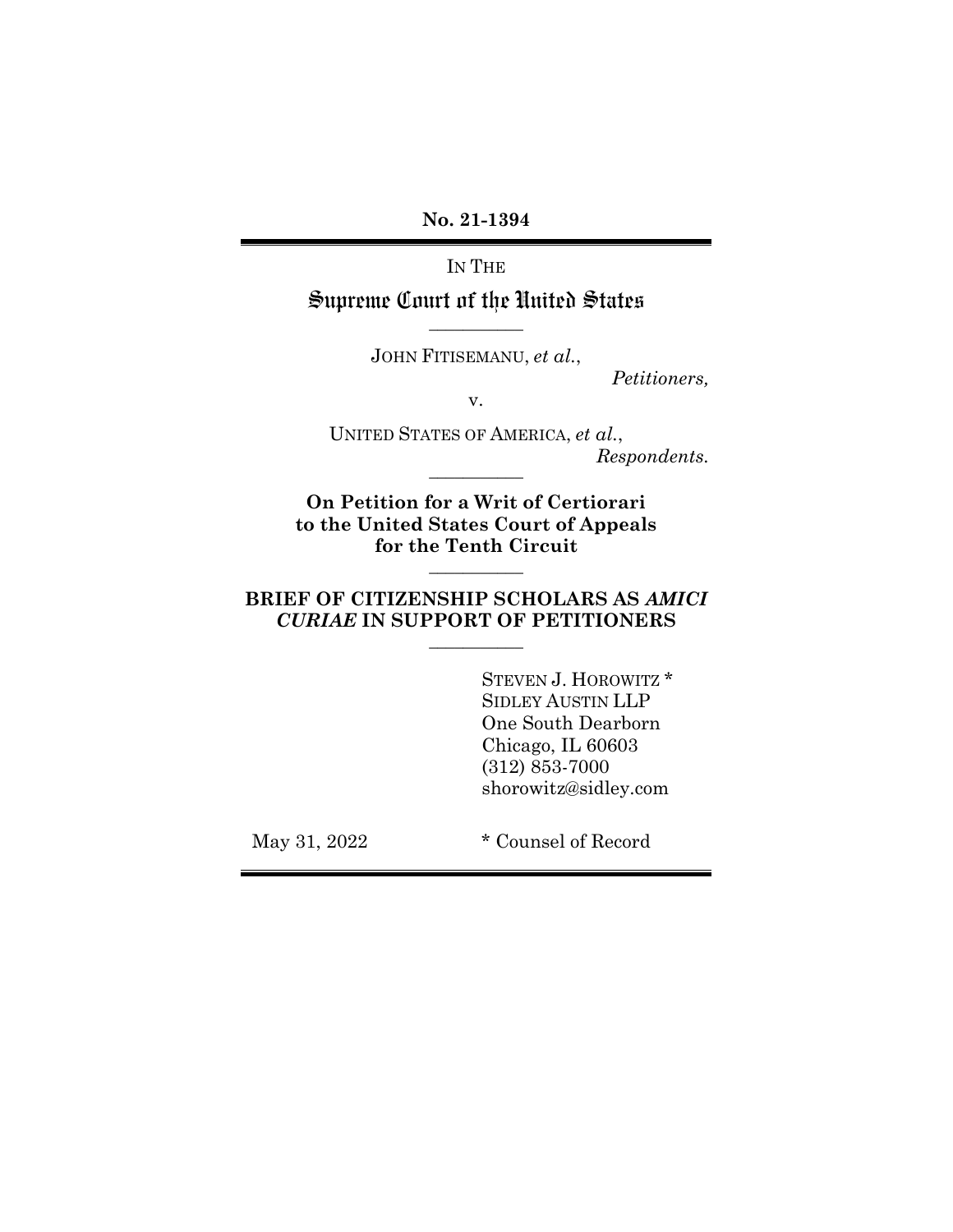## TABLE OF CONTENTS

| Page                                                                                                                                                                                                                                                          |  |
|---------------------------------------------------------------------------------------------------------------------------------------------------------------------------------------------------------------------------------------------------------------|--|
|                                                                                                                                                                                                                                                               |  |
|                                                                                                                                                                                                                                                               |  |
|                                                                                                                                                                                                                                                               |  |
|                                                                                                                                                                                                                                                               |  |
| THE RULE THAT CITIZENSHIP FLOWS<br>$\mathbf{I}$ .<br>FROM THE PLACE OF BIRTH HAS DEEP<br>ROOTS IN THE AMERICAN TRADITION,<br>DRAWN FROM ENGLISH COMMON                                                                                                        |  |
| A. The Rule that Citizenship Flows from<br>the Place of Birth Was the English                                                                                                                                                                                 |  |
| <b>B.</b> United States Courts Briefly Recognized<br>a Narrow Exception to the Rule that<br>Citizenship Flows from the Place of                                                                                                                               |  |
| C. The Fourteenth Amendment<br>Constitutionalized the Rule that<br>Citizenship Flows from the Place of<br>Birth, Thereby Confirming that<br>Birthright Citizenship Applies to All<br>Those Born Within the Geographic<br>Boundaries of the United States.  10 |  |
| D. At the Time of the Ratification of the<br>Fourteenth Amendment, the Rule that<br>Citizenship Flowed from the Place of<br>Birth Was Understood to Include<br>Persons Born in the Territories of the                                                         |  |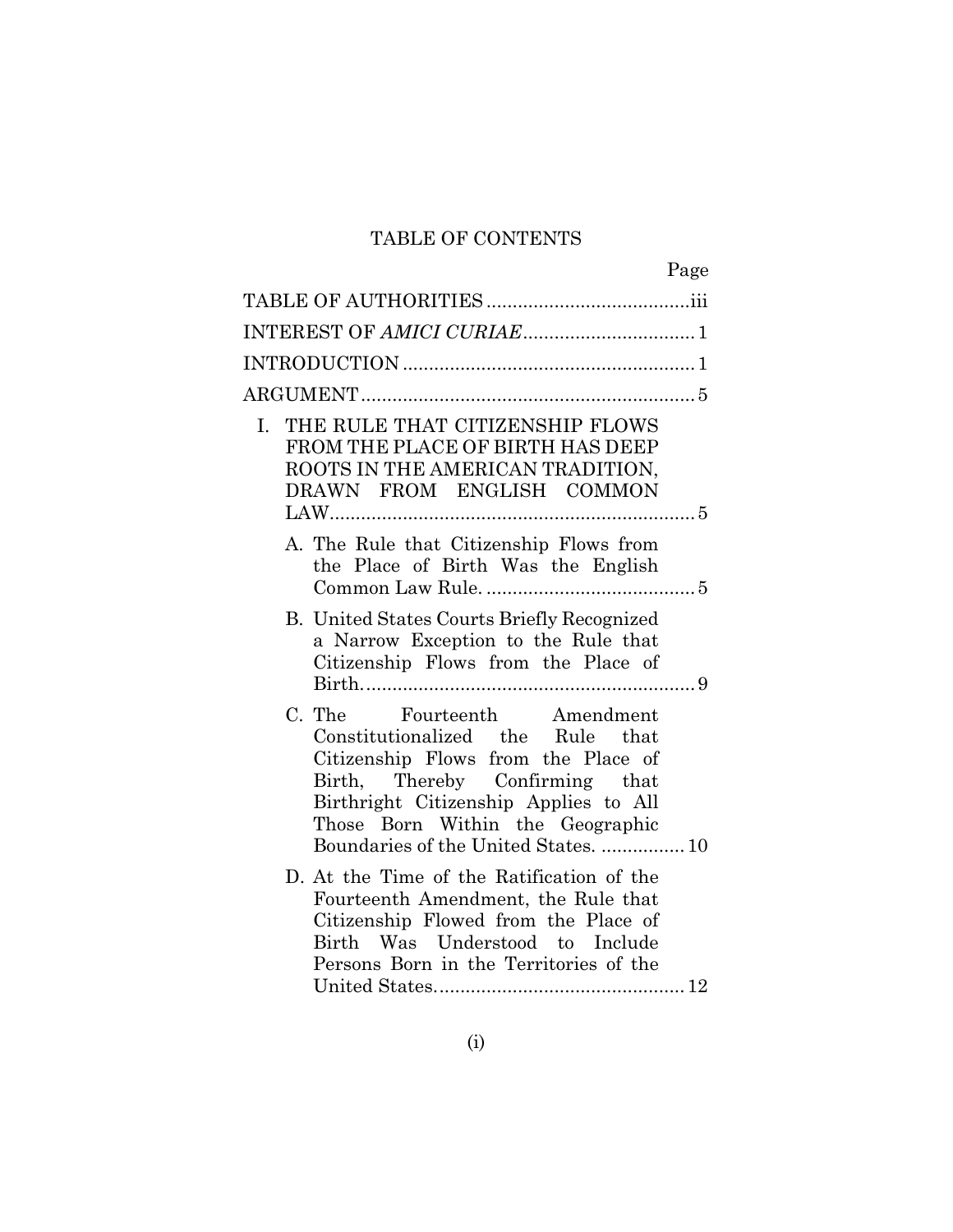## TABLE OF CONTENTS—continued

Page

| II. THE ANOMALOUS CONCEPT OF A         |
|----------------------------------------|
| NON-CITIZEN NATIONAL WAS               |
| INVENTED BY FEDERAL AGENCIES           |
| AND THE POLITICAL BRANCHES AND         |
| IMPOSED UPON MANY INHABITANTS          |
| OF UNINCORPORATED TERRITORIES14        |
| III.FILIPINOS LACK U.S. CITIZENSHIP AS |
| RESULT OF PHILIPPINES<br>$\mathbf{A}$  |
| INDEPENDENCE, REGARDLESS OF            |
| WHETHER THE PHILIPPINES WAS            |
| PREVIOUSLY PART OF THE "UNITED         |
| STATES" FOR FOURTEENTH                 |
| AMENDMENT PURPOSES.  18                |
|                                        |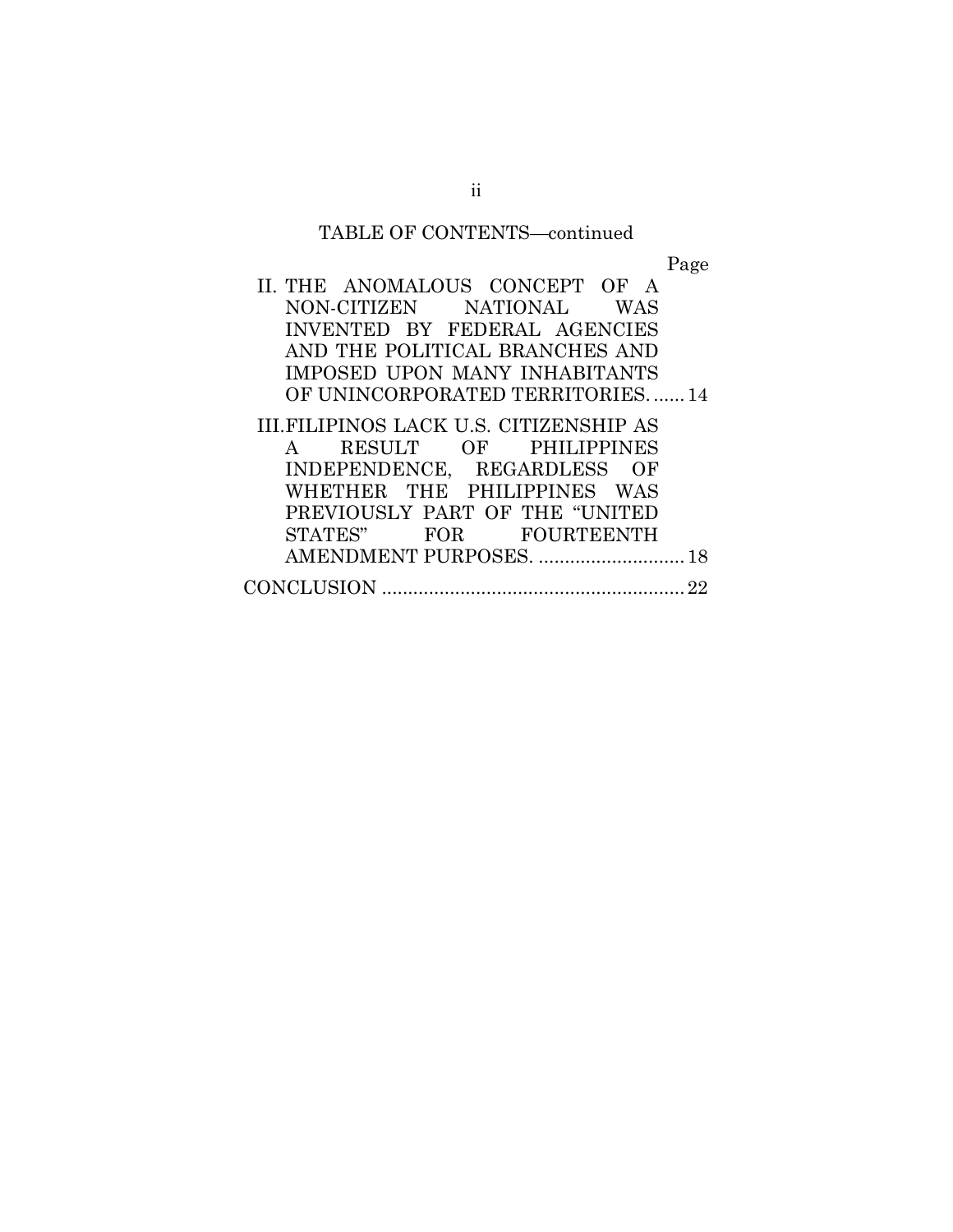## TABLE OF AUTHORITIES

<span id="page-3-0"></span>

| <b>CASES</b><br>Page                                                                    |
|-----------------------------------------------------------------------------------------|
| Boyd v. Nebraska ex rel. Thayer, 143 U.S.                                               |
| Calvin's Case (1608) 77 Eng. Rep. 377; 7 Co.                                            |
| Campbell v. Hall (1774) 98 Eng. Rep. 1045; 1                                            |
|                                                                                         |
| Murray v. Schooner Charming Betsy, 6 U.S.                                               |
| Cherokee Nation v. Georgia, 30 U.S. (5 Pet.) 1                                          |
| Dawson's Lessee v. Godfrey, 8 U.S. (4 Cranch)                                           |
| Downes v. Bidwell, 182 U.S. 244 (1901)  16, 19                                          |
| Dred Scott v. Sanford, 60 U.S. (19 How.) 393<br>$(1857)$ , superseded by constitutional |
| amendment, U.S. Const. amend. XIV 9, 10                                                 |
|                                                                                         |
|                                                                                         |
| Gonzales v. Williams, 192 U.S. 1 (1904) 16, 17                                          |
| Inglis v. Trs. of Sailor's Snug Harbor, 28 U.S.                                         |
| Leake v. Gilchrist, 13 N.C. (2 Dev.) 73 (1829)  8                                       |
| In re Look Tin Sing, 21 F. 905 (C.C.D. Cal.                                             |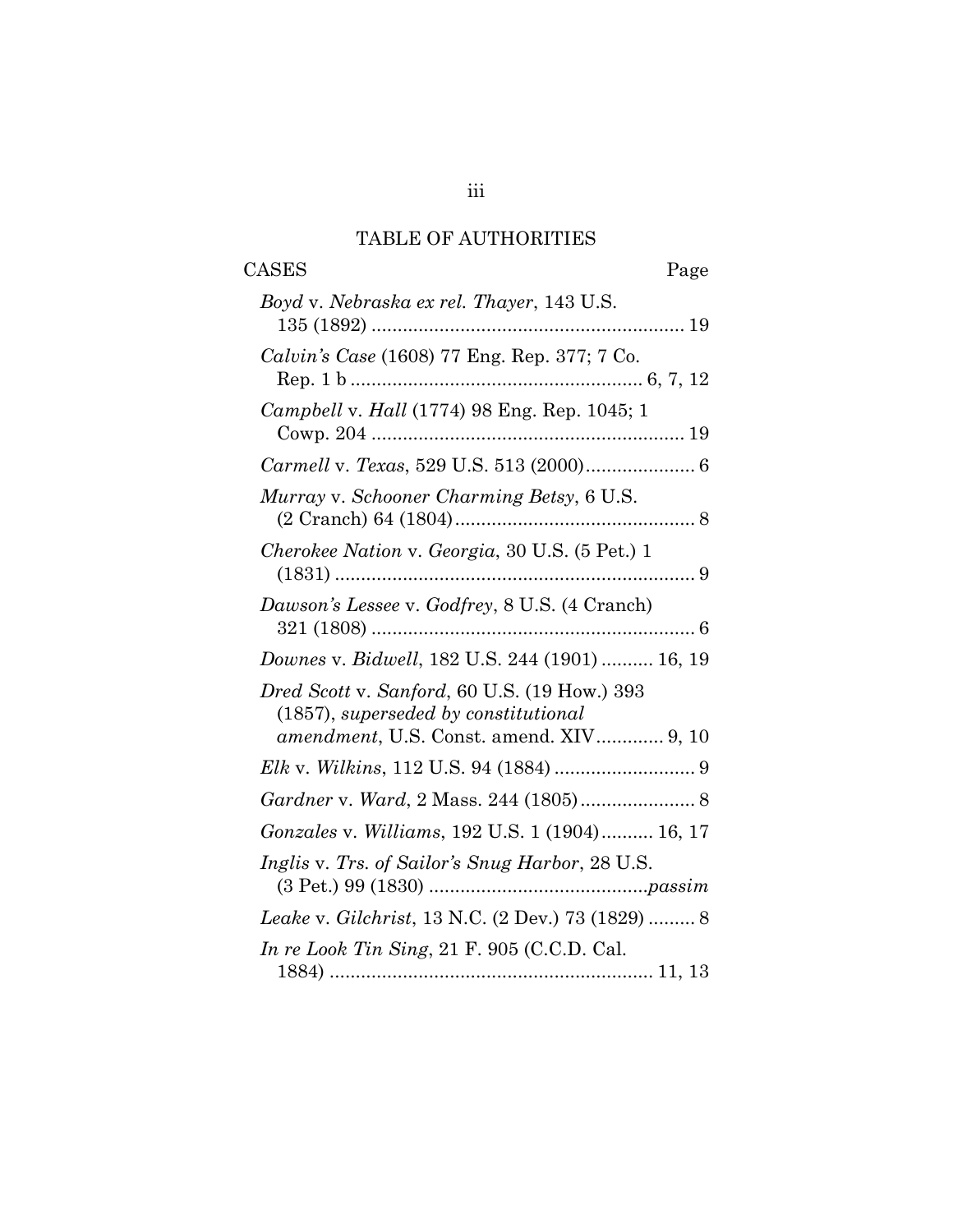|                                                                                             | Page |
|---------------------------------------------------------------------------------------------|------|
| Lynch v. Clarke, 1 Sand. Ch. 583 (N.Y. Ch.                                                  |      |
| M'Ilvaine v. Coxe's Lessee, 6 U.S. (2 Cranch)                                               |      |
| Osborn v. Bank of the United States, 22 U.S.                                                |      |
| Picquet v. Swan, 19 F. Cas. 609 (C.C.D.                                                     |      |
| Rabang v. Boyd, 353 U.S. 427 (1957)  21                                                     |      |
| Rankin v. Lydia, 9 Ky. (2 A.K. Marsh.) 467                                                  |      |
| Ex Parte Reynolds, 20 F. Cas. 582 (C.C.W.D.                                                 |      |
| Schneider v. Rusk, 377 U.S. 163 (1964) 15                                                   |      |
| Smith v. Alabama, 124 U.S. 465 (1888)  6                                                    |      |
| Talbot v. Jansen, 3 U.S. (3 Dall.) 133 (1795) 8                                             |      |
| Ex Parte Thompson, 10 N.C. (3 Hawks) 355                                                    |      |
| Tuaua v. United States, 788 F.3d 300 (D.C.                                                  |      |
| Tuaua v. United States, 951 F. Supp. 2d 88<br>(D.D.C. 2013), aff'd, 788 F.3d 300 (D.C. Cir. |      |
| United States v. Rhodes, 27 F. Cas. 785                                                     |      |
| United States v. Vaello Madero, 142 S. Ct.                                                  |      |
|                                                                                             |      |

iv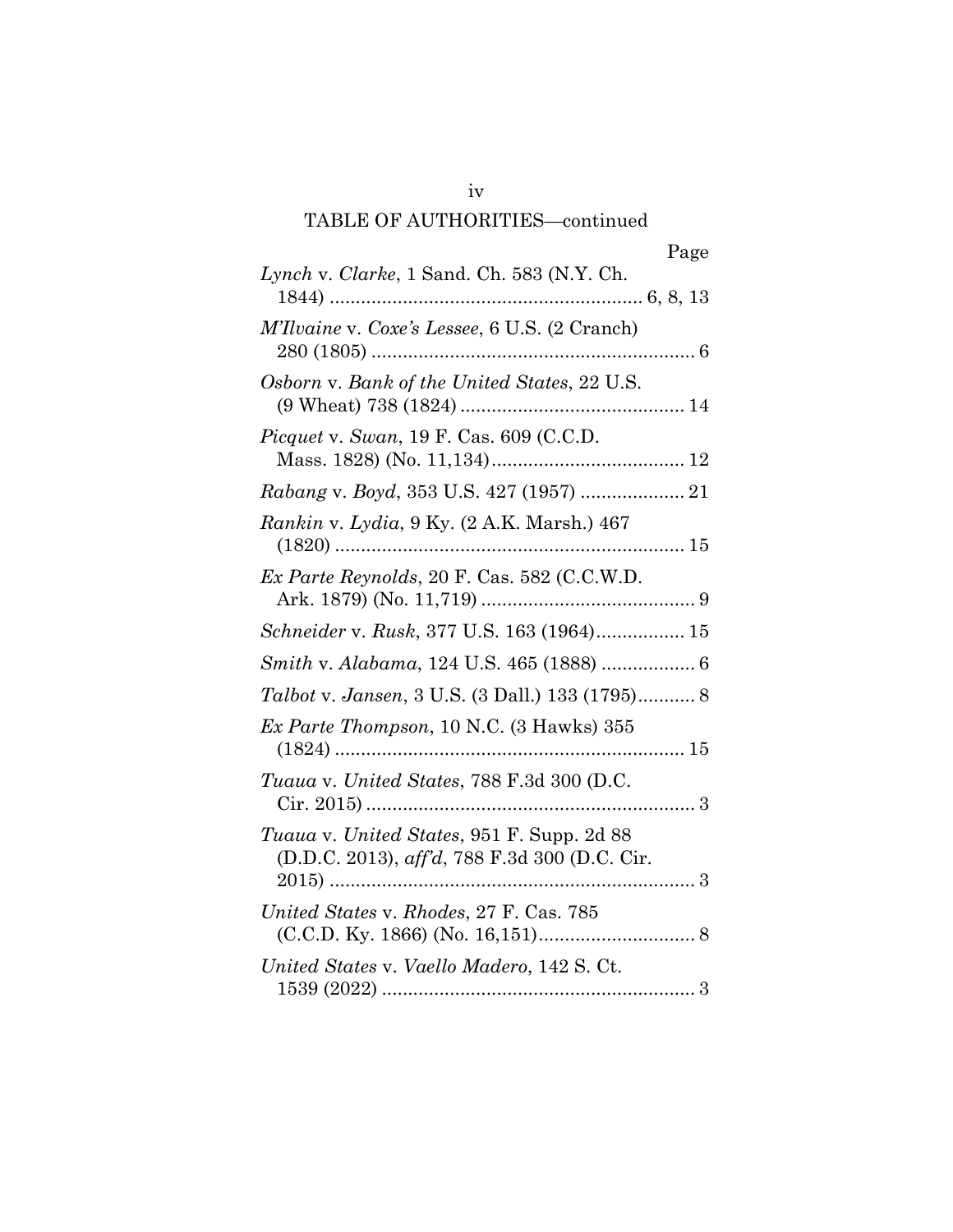| Page |
|------|
|------|

| United States v. Wong Kim Ark, 169 U.S. 649 |  |
|---------------------------------------------|--|
|                                             |  |

## CONSTITUTIONS AND STATUTES

| Vt. Const. of 1777, ch. 2, § XXXVIII 15                                                                                          |  |
|----------------------------------------------------------------------------------------------------------------------------------|--|
| Treaty Concerning the Cession of the<br>Russian Possessions in North America,                                                    |  |
| Convention Between the United States and<br>Denmark for Cession of the Danish West                                               |  |
| Hawaiian Organic Act, ch. 339, 31 Stat. 141                                                                                      |  |
| Newlands Resolution, 30 Stat. 750 (1898) 20                                                                                      |  |
| Philippine Independence Act, ch. 84, 48 Stat.                                                                                    |  |
| Treaty of Peace, Friendship, Limits, and<br>Settlement Between the United States of<br>America and the Mexican Republic, Feb. 2, |  |
| Treaty of Peace between the United States of<br>America and the Kingdom of Spain, Dec.                                           |  |
| LEGISLATIVE MATERIALS                                                                                                            |  |
|                                                                                                                                  |  |

v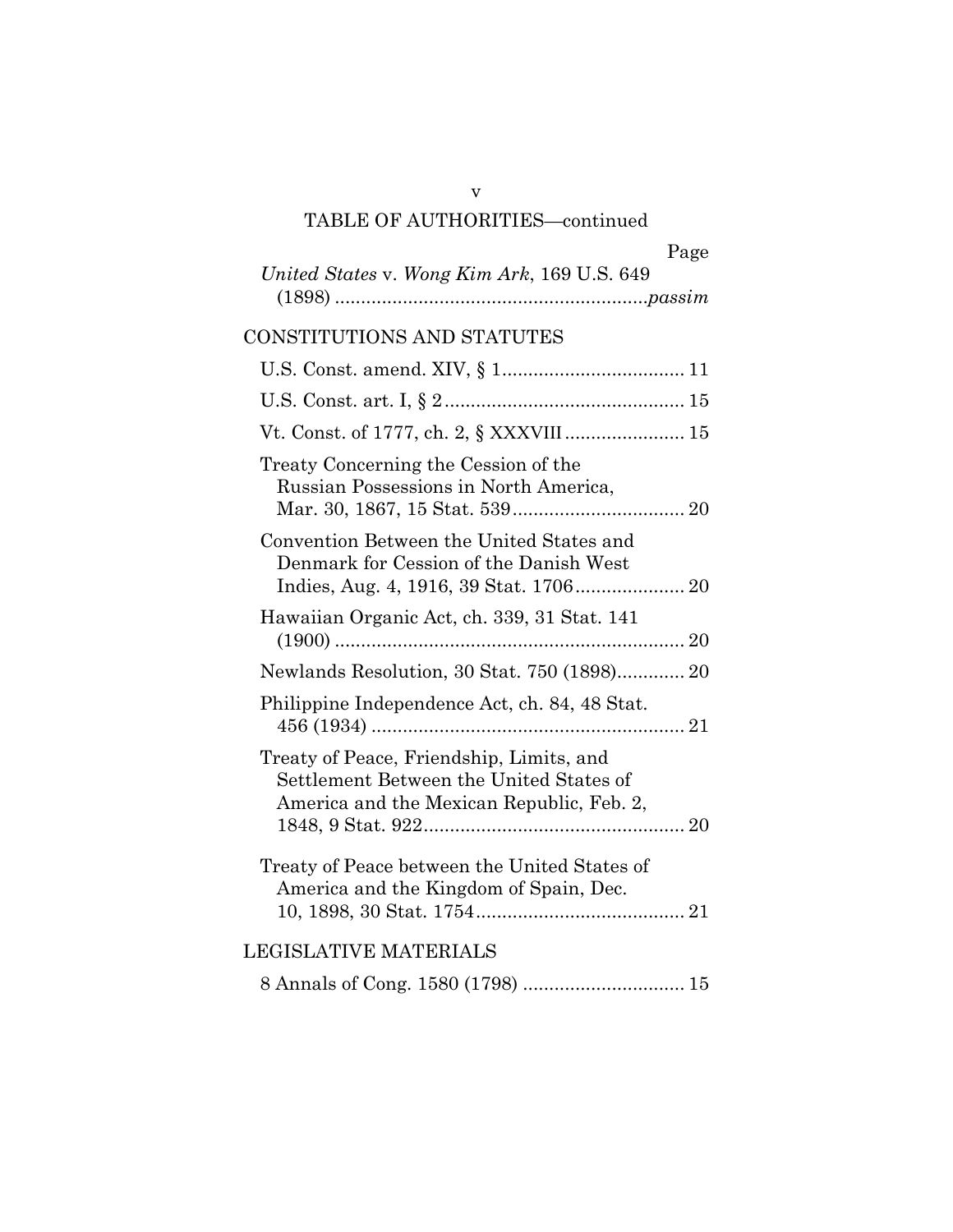| Page<br>Cong. Globe, 39th Cong., 1st Sess. (1866)  11, 16, 20                                                                                                                        |
|--------------------------------------------------------------------------------------------------------------------------------------------------------------------------------------|
| V Journals of the Continental Congress<br>$(1776)$                                                                                                                                   |
| <b>SCHOLARLY AUTHORITIES</b>                                                                                                                                                         |
| José A. Cabranes, <i>Citizenship and the</i><br>American Empire: Notes on the Legislative<br>History of United States Citizenship of<br><i>Puerto Ricans, 127 U. PA. L. REV. 391</i> |
| Kristin A. Collins, <i>Illegitimate Borders:</i> Jus<br>Sanguinis Citizenship and the Legal<br>Construction of Family, Race, and Nation,                                             |
| Frederic R. Coudert, Jr., Our New Peoples:<br>Citizens, Subjects, Nationals or Aliens, 3                                                                                             |
| Sam Erman, Status Manipulation and<br>Spectral Sovereigns, 53 COLUM. HUM. RTS.                                                                                                       |
| Bernadette Meyler, The Gestation of<br>Birthright Citizenship, 1868-1898 State's<br>Rights, the Law of Nations, and Mutual<br>Consent, 15 GEO. IMMIGR. L.J. 519 (2001)  8            |
| Polly J. Price, Natural Law and Birthright<br>Citizenship in Calvin's Case (1608), 9 YALE                                                                                            |
| Michael D. Ramsey, Originalism and<br>Birthright Citizenship, 109 GEO. L.J. 405                                                                                                      |

(2020) ......................................................... [8,](#page-15-7) 13, 16

vi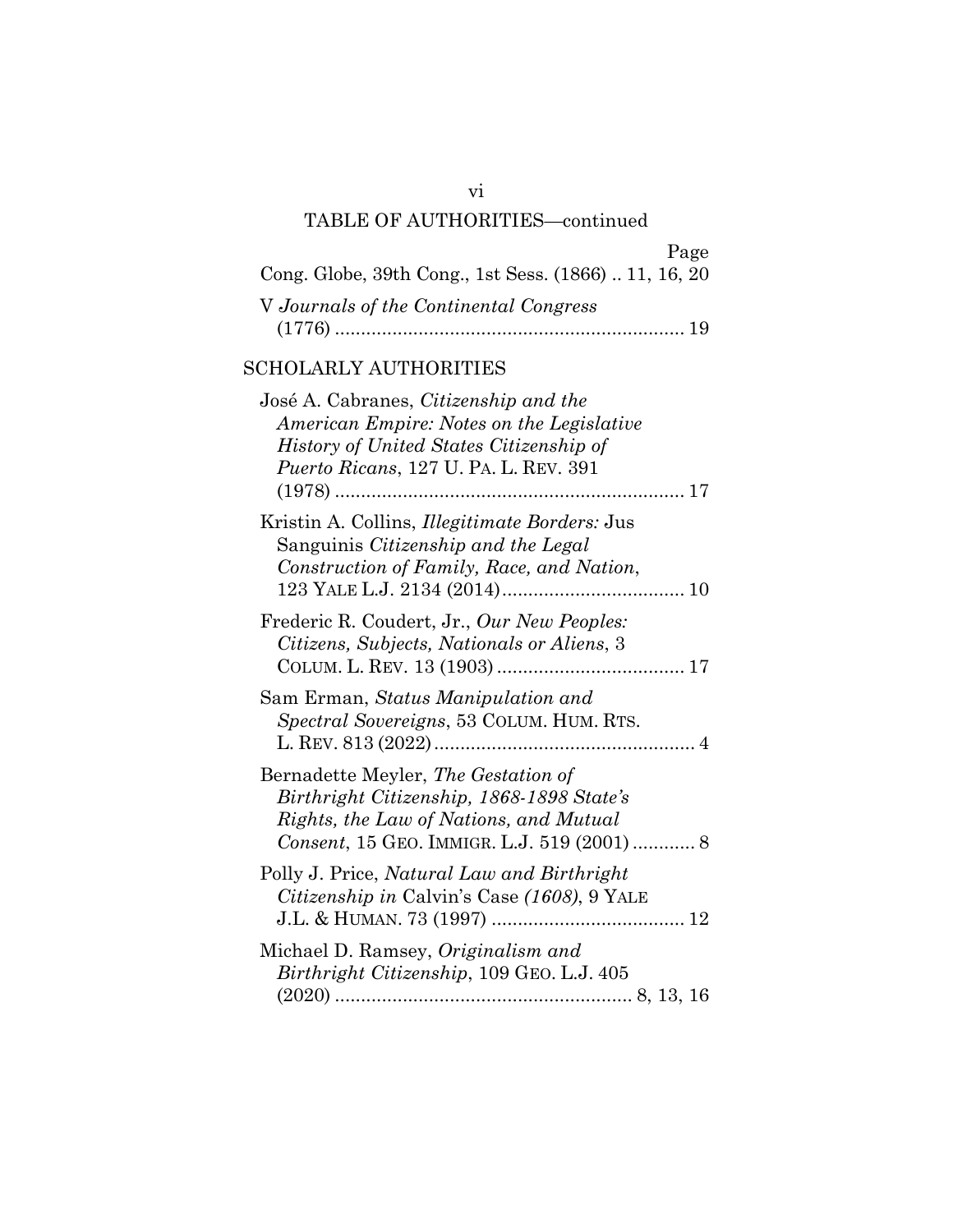## Page

## OTHER AUTHORITIES

| 1 WILLIAM BLACKSTONE, COMMENTARIES 7, 12, 14                                                                                                         |
|------------------------------------------------------------------------------------------------------------------------------------------------------|
| Sam Erman, Almost Citizens (2019) 16                                                                                                                 |
| 2 James Kent, Commentaries on American                                                                                                               |
| William Rawle, A View of the Constitution of                                                                                                         |
| Neil Weare & Sam Erman, Trump's Threat<br>to Restrict Birthright Citizenship Has<br><i>(Troubling) Precedent, TAKE CARE Blog</i><br>(Nov. 13, 2018), |
| https://takecareblog.com/blog/trump-s-<br>threat-to-restrict-birthright-citizenship-                                                                 |
|                                                                                                                                                      |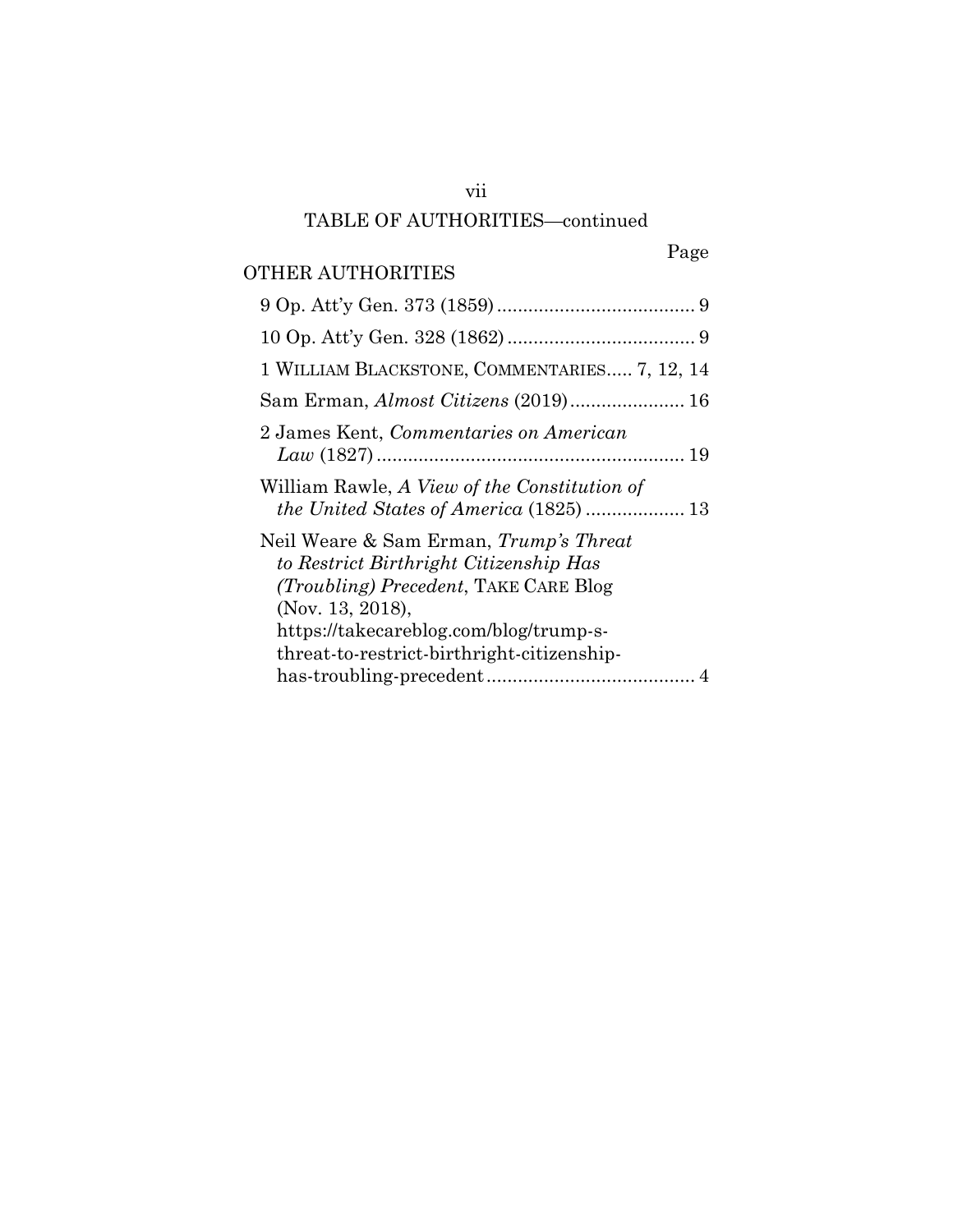#### **INTEREST OF** *AMICI CURIAE***[1](#page-8-3)**

<span id="page-8-0"></span>*Amici* are scholars of law, history, and political science who have written on the history of American citizenship. *Amici*'s names, titles, and institutional affiliations (for identification purposes only) are listed in Appendix A. *Amici* have a professional interest in the doctrinal, historical, and policy issues involved in this Court's interpretation of the meaning of citizenship in the United States. Moreover, *amici* have a professional interest in historical conceptions of citizenship before and after the ratification of the Fourteenth Amendment's Citizenship Clause, modern notions of citizenship and non-citizen national status, and their impact on policy today.

#### **INTRODUCTION**

<span id="page-8-2"></span><span id="page-8-1"></span>*Amici* submit this brief to provide insight into the historical record relating to three primary points relevant to this case. First, although the original U.S. Constitution did not identify any qualifications for citizenship, its references to citizenship are best understood against the principle inherited from English common law that *United States* v. *Wong Kim Ark*, 169 U.S. 649, 667 (1898) termed "*jus soli*"—the right of the soil. Second, the "non-citizen national" designation imposed on American Samoans had no precedent in antebellum America. Rather, that designation is an unconstitutional exception to the principle of *jus soli* citizenship, invented by administrators and legislators operating

<span id="page-8-3"></span><sup>1</sup> Pursuant to Supreme Court Rule 37, *amici* state that no counsel for any party authored this brief in whole or in part, and that no entity or person other than *amici* and their counsel made any monetary contribution toward the preparation and submission of this brief. Counsel for all parties received timely notice of this brief and have consented to its filing.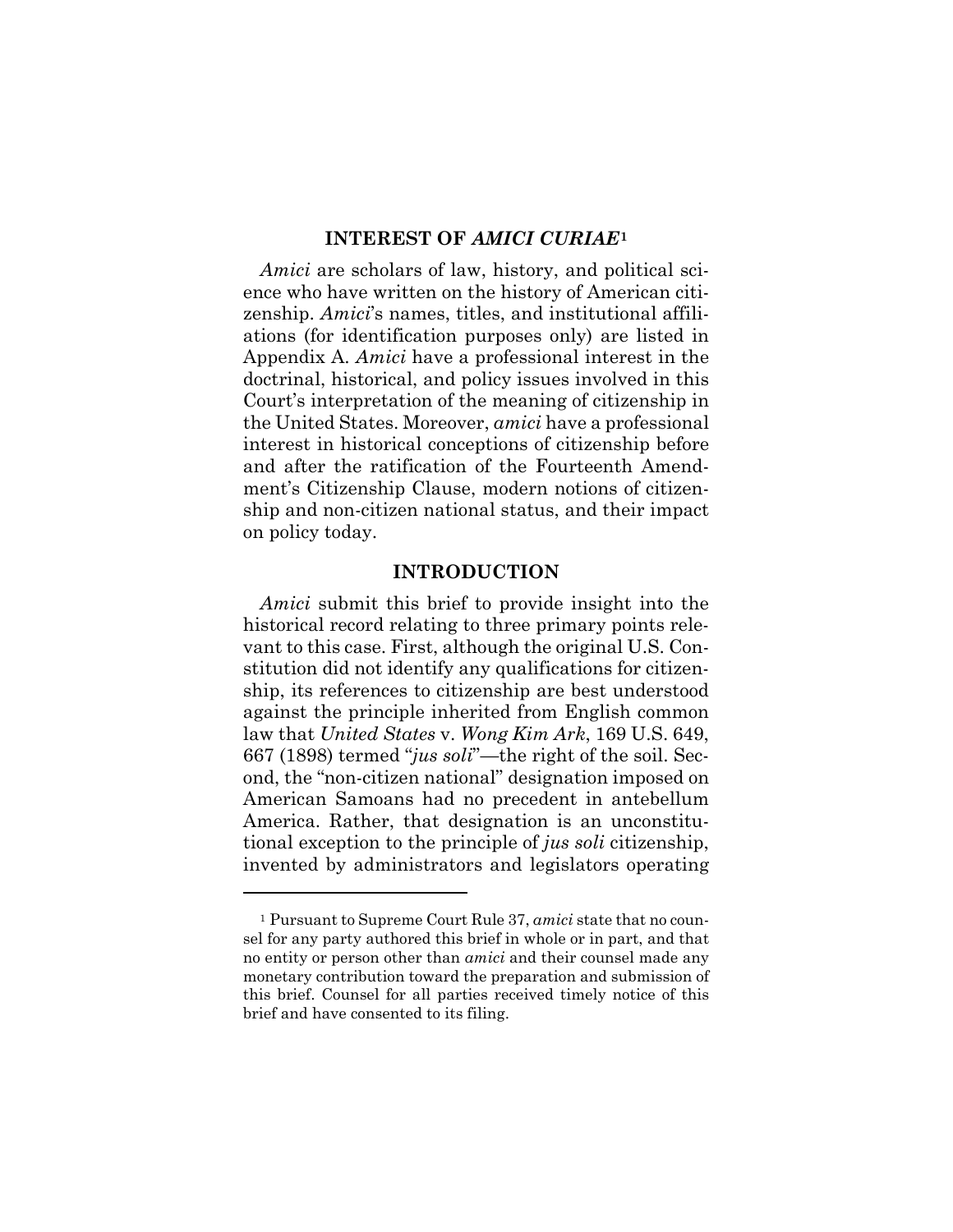under racist presuppositions during America's territorial expansion at the turn of the twentieth century. Third, and contrary to the government's suggestion in the court of appeals, see Brief for Defendants-Appellants at 29, *Fitisemanu* v. *United States*, No. 20-4017 (10th Cir. Apr. 14, 2020) [hereinafter *Fitisemanu* 10th Cir. Defs. Br.], the same rule does not control whether American Samoans and millions of Filipinos are U.S. citizens. The American Revolution firmly established the enduring default rule of Anglo-American law that a change of sovereignty over a territory extinguishes the allegiance of the population to the former sovereign and establishes its allegiance to the new sovereign. It is this rule that causes the population of the Philippines to be Filipino citizens rather than American citizens. Recognizing that people born in American Samoa are citizens under the Fourteenth Amendment would have no impact on the citizenship of people born in the Philippines.

These historical insights have been validated by scholarship, sources, and litigation. They are matters of scholarly consensus that rest on an unusually rich primary document base. Despite ample opportunity, neither the government of the United States nor that of American Samoa has offered historical evidence that refutes the account. Nor have federal judges offered credible alternatives.[2](#page-9-1)

<span id="page-9-1"></span><span id="page-9-0"></span><sup>2</sup> Compare *Tuaua* v. *United States*, 951 F. Supp. 2d 88, 95 (D.D.C. 2013) (casting *Downes* v. *Bidwell*, 182 U.S. 244 (1901), as establishing that birth in unincorporated territories is not birth in the United States for Citizenship Clause purposes), *aff'd*, 788 F.3d 300 (D.C. Cir. 2015), with Brief of Citizenship Scholars as *Amici Curiae* in Support of Plaintiffs-Appellees and Affirmance at 22-25, *Fitisemanu* v. *United States*, No. 20-4017 (10th Cir. May 12, 2020) (demonstrating that the Court instead explicitly reserved the question). On appeal, "the D.C. Circuit declared itself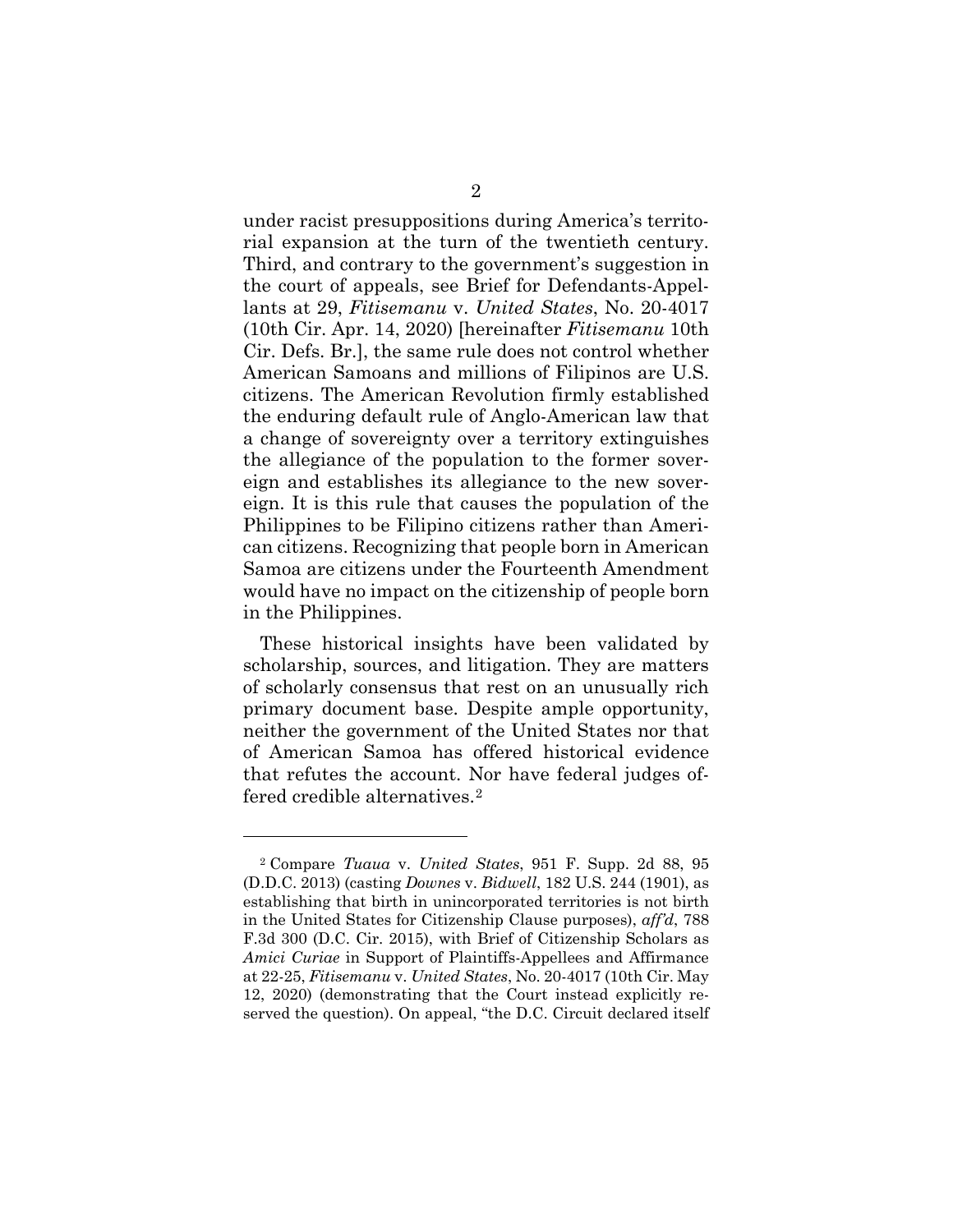<span id="page-10-2"></span>This settled understanding of the relevant historical record is one reason that the question presented is appropriate for Supreme Court resolution. Another is the numerous, inconsistent approaches that federal judges have taken in answering the question presented. A third and related reason is the basis of this confusion in unjustified and illogical extensions of the much-criticized *Insular Cases* by some federal judges, including here. See *United States* v. *Vaello Madero*, 142 S. Ct. 1539, 1552 (2022) (Gorsuch, J., concurring) ("The Insular Cases have no foundation in the Constitution and rest instead on racial stereotypes. They deserve no place in our law."); *id.* at 1560 n.4 (Sotomayor, J., dissenting) ("I]t 'is past time to acknowledge the gravity' of the error of the Insular Cases."). A decade of litigation has resulted in seven opinions, three on one side, Pet. App. 95a-181a; Pet. App. 45a-94a (Bacharach, J., dissenting); Pet. App. 188a-212a (Bacharach, J., dissenting from the denial of en banc consideration), and four on the other. The four that favor the government disagree as to why the government's view should prevail. *Tuaua* v. *United States*, 951 F. Supp. 2d 88, 95 (D.D.C. 2013) (treating *Downes* v. *Bidwell*, 182 U.S. 244 (1901), as establishing that birth in unincorporated territory is not birth "in the United States"), *aff'd*, 788 F.3d 300 (D.C. Cir. 2015); *Tuaua* v. *United* 

<span id="page-10-1"></span><span id="page-10-0"></span><sup>&#</sup>x27;skeptical the framers plainly intended to extend birthright citizenship to distinct, significantly self-governing political territories within the United States' sphere of sovereignty.' But that was precisely the genesis of the right-of-the-soil doctrine." Brief of Citizenship Scholars as *Amici Curiae* in Support of Petitioners at 14, *Tuaua* v. *United States*, 136 S. Ct. 2461 (2016) (No. 15-981) (mem.), 2016 WL 860971 (citation omitted). See also Brief of Citizenship Scholars as *Amici Curiae* in Support of Rehearing En Banc, *Fitisemanu* v. *United States*, No. 20-4017 (10th Cir. Aug. 6, 2021) (revealing myriad fatal historical errors in the court of appeals decision in this case).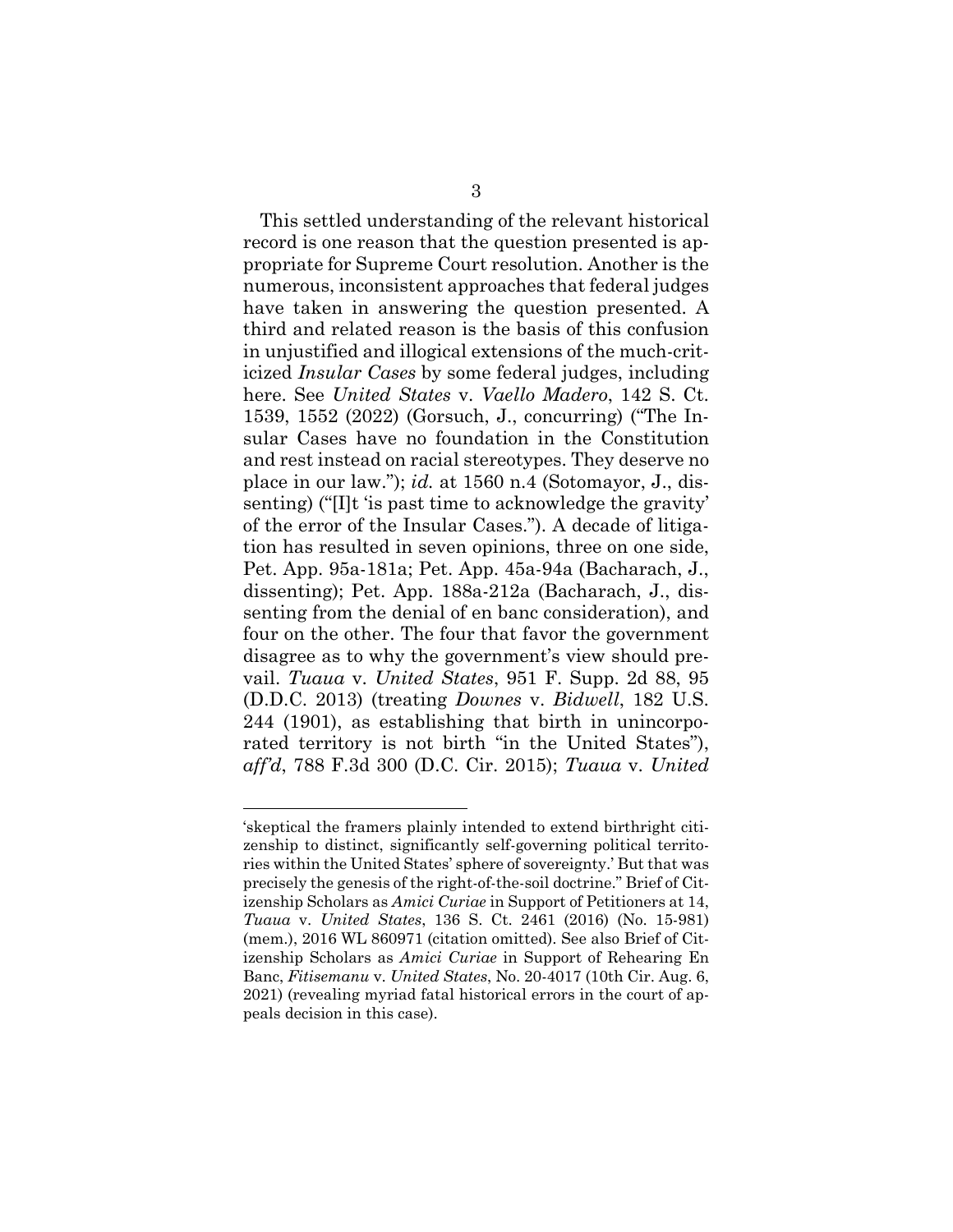*States*, 788 F.3d 300, 303, 306 (D.C. Cir. 2015) (finding *Downes* not "fully persuasive" and suggesting that birth in American Samoa is not birth "subject to the jurisdiction" of the United States); Pet. App. 16a-18a, 24a-25a (deemphasizing discussions of citizenship in *Downes*); *id.* at 27a n.15 (rejecting the subject-to-thejurisdiction argument); *id.* at 32a-40a (using a repurposed *Insular Cases* doctrine to conclude that birth in American Samoa is not birth in the United States); *id.* at 43a-44a (Tymkovich, J., concurring) (finding longstanding practice to be dispositive and withholding support from Judge Lucero's repurposed *Insular Cases* approach).

Next, and again relatedly, the controversy arises from competing readings of this Court's decisions that only this Court can resolve. As described below, the racist reasoning of Justices in the majority in *Downes* v. *Bidwell* (1901), the question that this Court reserved in *Gonzales* v. *Williams* (1904), and the Court's ensuing silence underlie the dispute here. Unless this Court clarifies matters,<sup>[3](#page-11-2)</sup> the issue will continue flummoxing federal judges and wreaking mischief.[4](#page-11-3)

<span id="page-11-2"></span><sup>&</sup>lt;sup>3</sup> It is no answer to "recognize that Congress plays the preeminent role in the determination of citizenship" vis-à-vis courts. Pet. App. 5a. The Citizenship Clause places citizenship for those born "in the United States and subject to the jurisdiction thereof" beyond restraint by any governmental actor. The Fourteenth Amendment empowers Congress to "enforce" the rule and commands courts to prevent its abridgement.

<span id="page-11-3"></span><span id="page-11-1"></span><span id="page-11-0"></span><sup>4</sup> On the confusion sown by the court of appeals' analogy in *Tuaua* between Indian Tribes and unincorporated territories, see Sam Erman, *Status Manipulation and Spectral Sovereigns*, 53 COLUM. HUM. RTS. L. REV. 813, 846-52 (2022). In this case, the court of appeals distorted *Wong Kim* and its progeny to evade the dictates of the Fourteenth Amendment and the common law of citizenship that it codifies. See Neil Weare & Sam Erman, *Trump's Threat to Restrict Birthright Citizenship Has (Troubling)*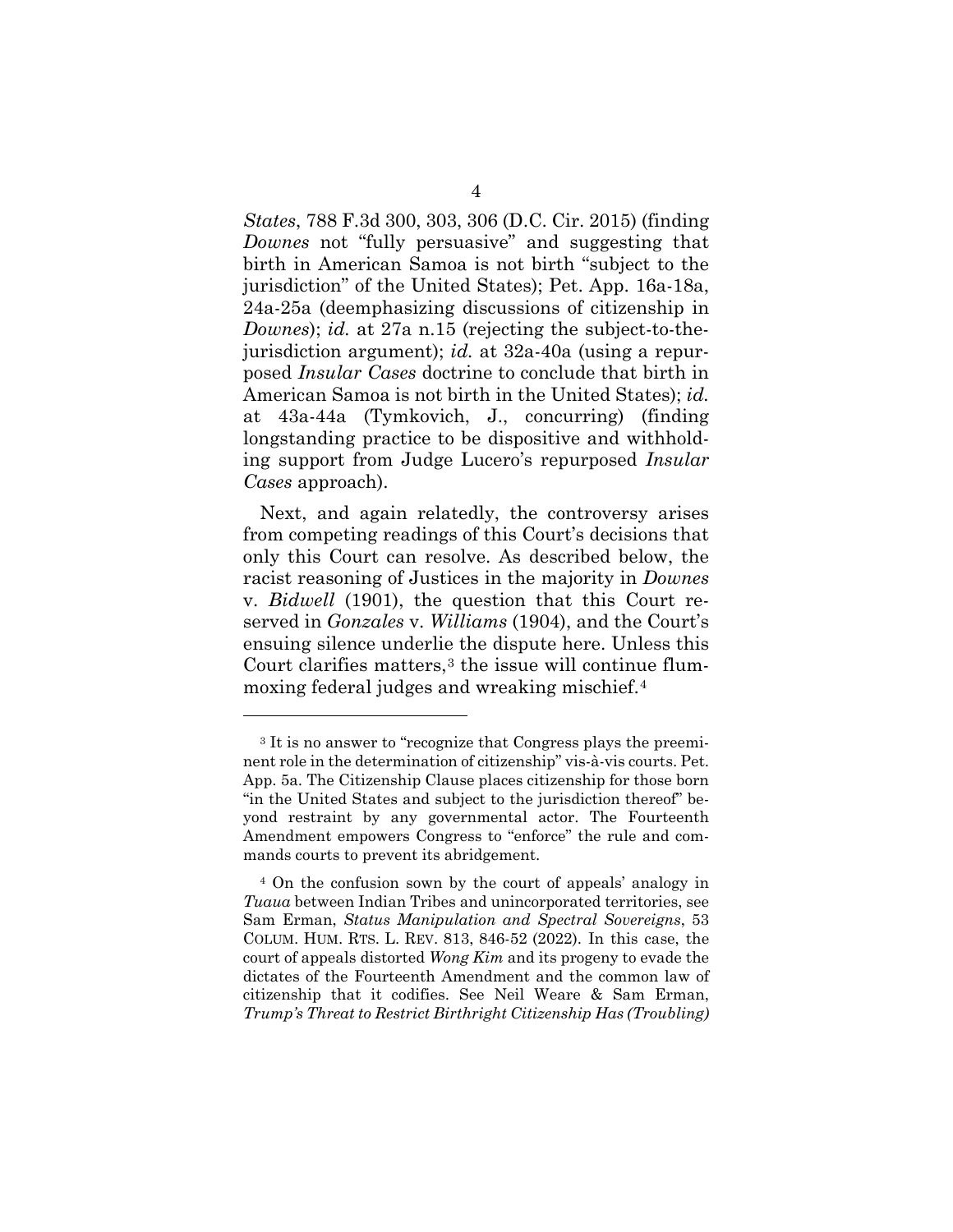Finally, and yet again relatedly, the unwarranted extension of the *Insular Cases* by the court of appeals opinion directly contravenes this Court's decision in *Wong Kim Ark*. Compare *Wong Kim Ark*, 196 U.S. at 677, 693 (declaring birth in U.S. territory to be birth within the United States, hence U.S. citizen need not be accompanied by state citizenship), with Pet. App. 23a-24a (choosing to extend the *Insular Cases* rather than apply *Wong Kim Ark*). For these reasons, *Amici* urge this Court to grant certiorari.

#### **ARGUMENT**

### <span id="page-12-1"></span><span id="page-12-0"></span>**I. THE RULE THAT CITIZENSHIP FLOWS FROM THE PLACE OF BIRTH HAS DEEP ROOTS IN THE AMERICAN TRADITION, DRAWN FROM ENGLISH COMMON LAW.**

Petitioners in this case invoke *jus soli—*"the law of the soil"—as the basis for their right to citizenship. Under that doctrine, all people born within the dominion and "allegiance of the United States" are citizens of the United States. *E.g.*, *Wong Kim Ark*, 169 U.S. at 664-65.[5](#page-12-3) The rule has deep roots in the American tradition and is drawn from the English common law.

### <span id="page-12-2"></span>**A. The Rule that Citizenship Flows from the Place of Birth Was the English Common Law Rule.**

The 1789 U.S. Constitution repeatedly uses the term "citizen," but until the ratification of the Fourteenth

*Precedent*, TAKE CARE Blog (Nov. 13, 2018), https://takecareblog.com/blog/trump-s-threat-to-restrict-birthright-citizenship-has-troubling-precedent (placing such distortions in historical context).

<span id="page-12-3"></span><sup>&</sup>lt;sup>5</sup> At common law, "birth within the allegiance" of the king was, "as would be said at this day, within the jurisdiction of the King." *Wong Kim Ark*, 169 U.S. at 655.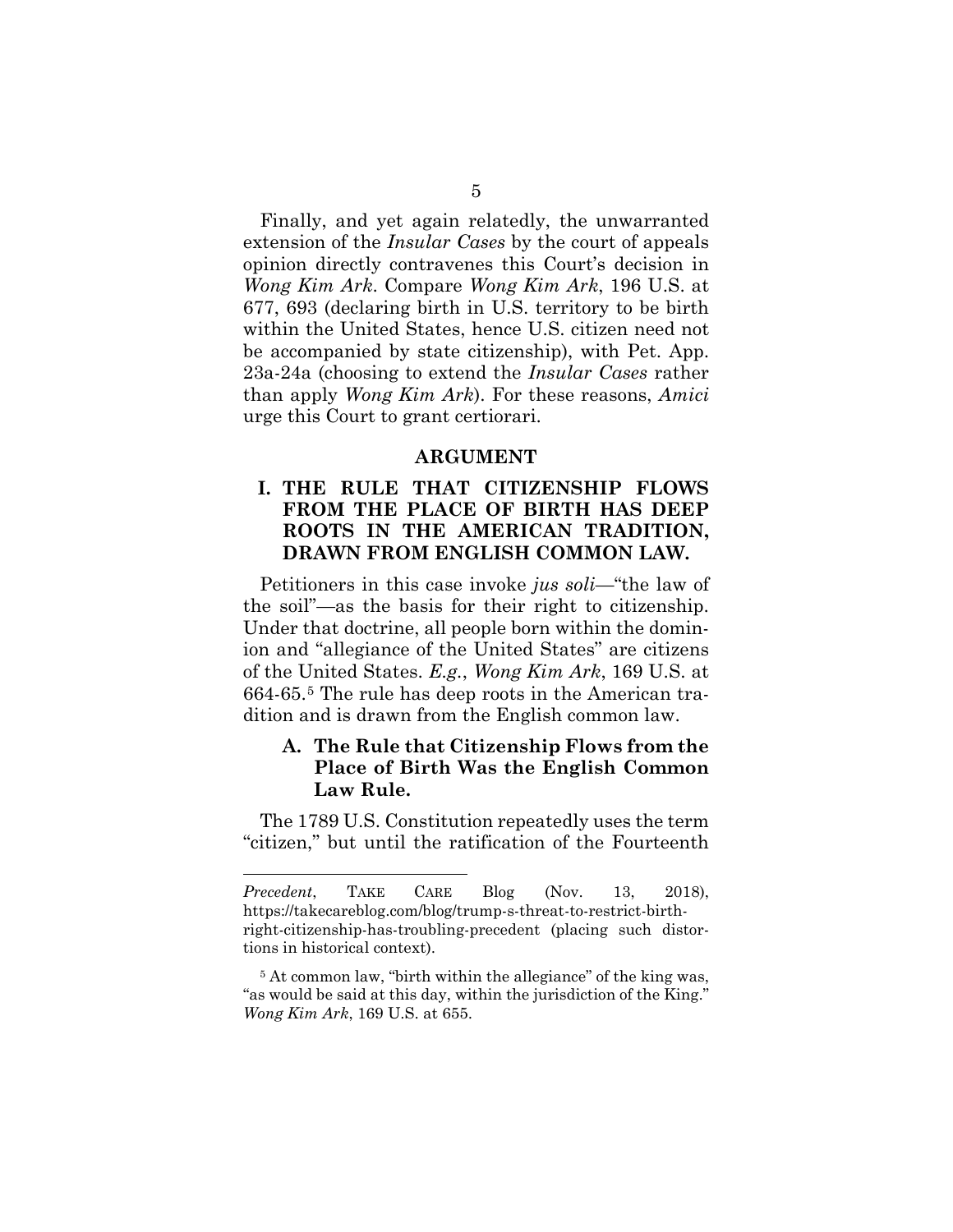<span id="page-13-5"></span><span id="page-13-3"></span><span id="page-13-1"></span>Amendment, the Constitution did not expressly identify who was (or was not) a U.S. citizen. See *Lynch* v. *Clarke*, 1 Sand. Ch. 583 (N.Y. Ch. 1844). As this Court has long recognized, terms used but not defined in the Constitution should be read "in the light of" English common law, because the U.S. Constitution is "framed in the language of the English common law." *Smith* v. *Alabama*, 124 U.S. 465, 478 (1888); see also *Carmell* v. *Texas*, 529 U.S. 513, 521 (2000) (finding that for an undefined term in the Constitution "the necessary explanation is derived from English common law well known to the framers"); *Wong Kim Ark*, 169 U.S. at 654. Accordingly, early U.S. courts turned to English common law to inform their understanding of citizenship. See, *e.g.*, *Dawson's Lessee* v. *Godfrey,* 8 U.S. (4 Cranch) 321 (1808) (applying common law to determine citizenship); *M'Ilvaine* v. *Coxe's Lessee*, 6 U.S. (2 Cranch) 280 (1805) (same). When they did so, American courts concluded that citizenship and subjecthood "are, in a degree, convertible terms as applied to natives; . . . though the term *citizen* seems to be appropriate to republican freemen, yet we are, equally . . . *subjects*, for we are equally bound by allegiance and subjection to the government and law of the land." *Wong Kim Ark*, 169 U.S. at 665 (citation omitted).

<span id="page-13-4"></span><span id="page-13-2"></span><span id="page-13-0"></span>The English rule regarding citizenship based on place of birth was clear and uncontested. Those born within lands over which the English king's sovereignty extended were subjects of the King of England. Or, as pre-revolutionary courts explained, those who were born on any soil under the sovereign power of the King of England were his "natural liege subjects" and were properly considered "natural born" subjects under the law. *Calvin's Case* (1608) 77 Eng. Rep. 377, 383; 7 Co. Rep. 1 b, 5 b; see also *id.* at 398-99. The Supreme Court has long recognized this "fundamental principle of the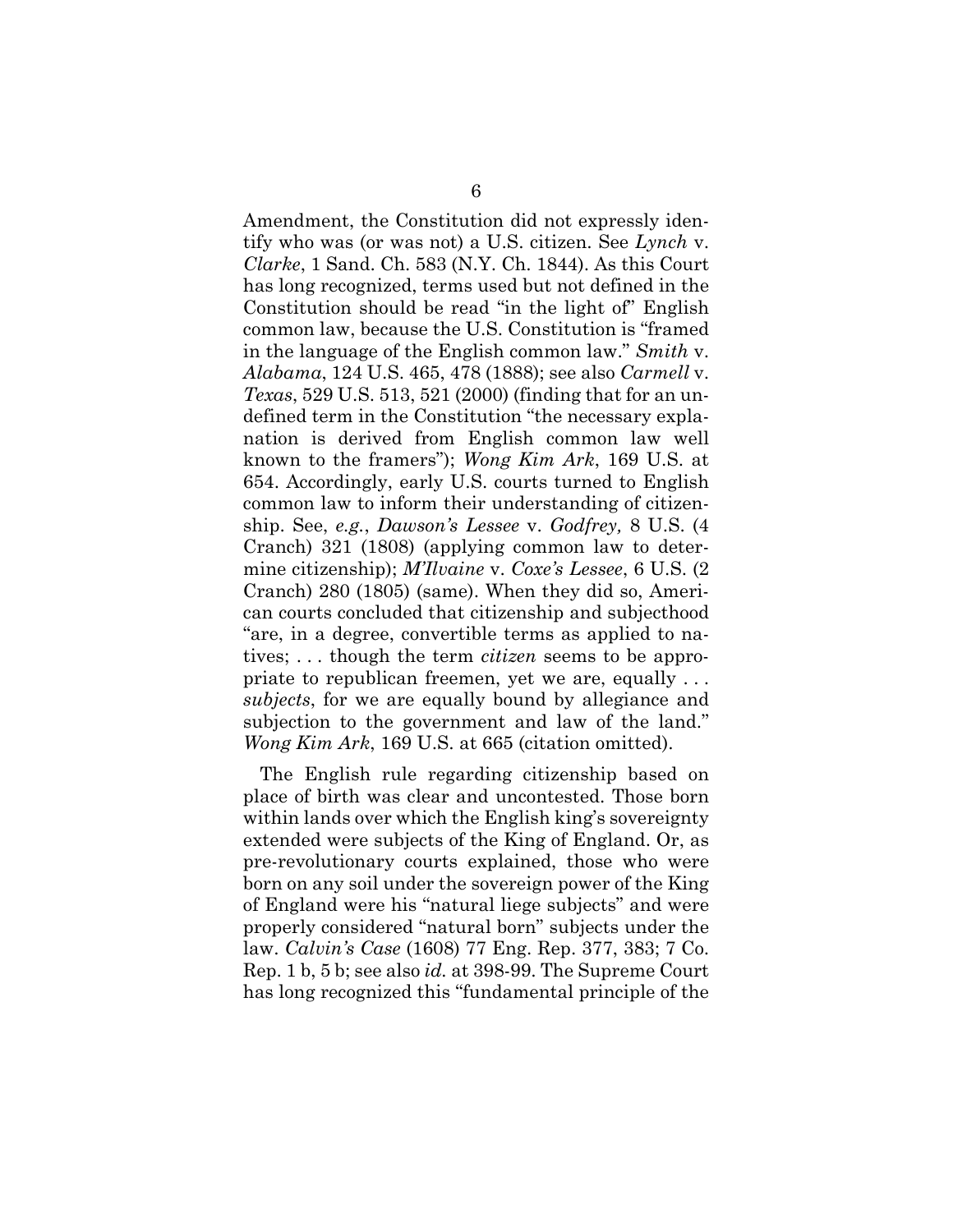common law," that "English nationality . . . embraced all persons born within the King's allegiance and subject to his protection." *Wong Kim Ark*, 169 U.S. at 655.

English and American jurists from the seventeenth century onward understood the common law rule to extend to any territory over which the king exercised some form of sovereign authority. In *Calvin's Case*, Coke explicitly included within the rule's ambit a wide variety of lands: territories within another kingdom (Wales) subject to the King of England, territories acquired by conquest (Ireland), and regions into which "the king's Writ did run" (Gascony). As this Court noted in 1830, the common law rule was recognized as operating beyond the British Isles and Europe: it was "universally admitted, both in the English courts and in those of our own country," that the birthright rule extended to "all persons born within the colonies of North America, whilst subject to the crown of Great Britain." *Inglis* v. *Trs. of Sailor's Snug Harbor*, 28 U.S. (3 Pet.) 99, 120-21 (1830).

<span id="page-14-2"></span><span id="page-14-1"></span>The English common law rule extended to all persons born on English territory, excepting only a subset of those who already owed allegiance to another sovereign—for example, children of diplomats and those born to alien enemies during hostile occupation were not subjects of the King of England even if they were born on English lands. See 1 WILLIAM BLACKSTONE, COMMENTARIES \*369-74; *Calvin's Case*, 77 Eng. Rep. at 399; *Wong Kim Ark*, 169 U.S. at 655. In other words, under the English common law rule, affirmatively owing exclusive allegiance to another sovereign was a necessary condition to escape the reach of the birthplace citizenship rule inherited from England.

<span id="page-14-0"></span>Many early U.S. cases echo the English rule. The Supreme Judicial Court of Massachusetts's approach to citizenship provides a case in point: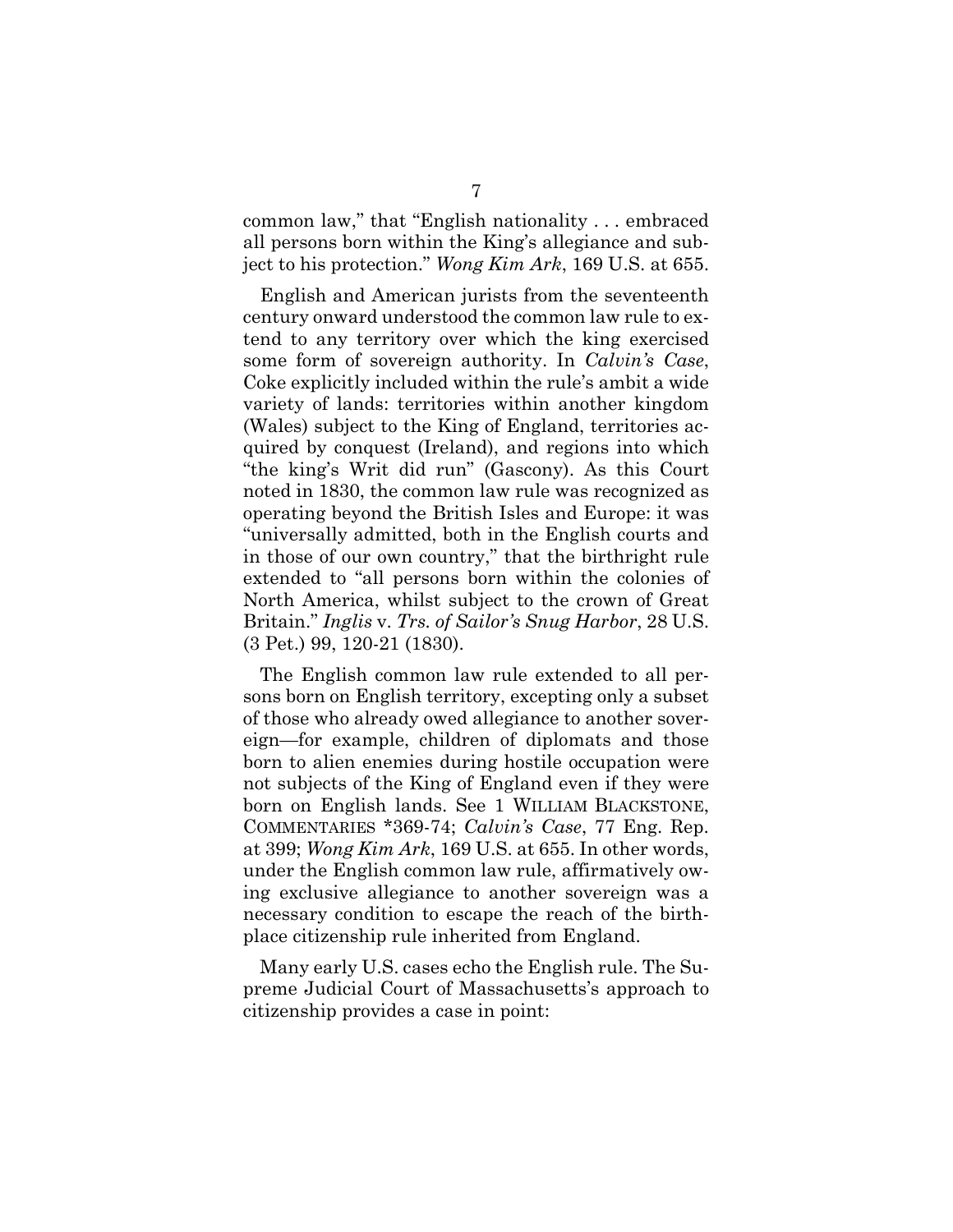[A] man, born within the jurisdiction of the common law, is a citizen of the country wherein he is born. By this circumstance of his birth, he is subjected to the duty of allegiance, which is claimed and enforced by the sovereign of his native land; and becomes reciprocally entitled to the protection of that sovereign and to the other rights and advantages, which are included in the term "citizenship."

<span id="page-15-5"></span><span id="page-15-3"></span><span id="page-15-2"></span><span id="page-15-1"></span>*Gardner* v. *Ward*, 2 Mass. 244, 246 (1805). American courts in the nineteenth century also read the common law rule so that it reached children born to alien parents on U.S. soil. This Court declared: "Nothing [was] better settled at the common law than the doctrine that the children even of aliens born in a country . . . are subjects by birth." *Sailor's Snug Harbor*, 28 U.S. (3 Pet.) at 164. No matter "how accidental soever his birth in that place may have been, and although his parents belong to another country," the country of one's birth "is that to which he owes allegiance," *Leake* v. *Gilchrist*, 13 N.C. (2 Dev.) 73, 76 (1829), and that birth "does of itself constitute citizenship," *Lynch*, 1 Sand. Ch. at 663. See also *United States* v. *Rhodes*, 27 F. Cas. 785, 789 (C.C.D. Ky. 1866) (No. 16,151) ("[A]ll persons born in the allegiance of the United States are natural[-]born citizens."). Even a person "born within the *United States*" who later emigrated, "not being proved to have expatriated himself according to any form prescribed by law, is said to remain a citizen." *Murray* v. *Schooner Charming Betsy*, 6 U.S. (2 Cranch) 64, 119-20 (1804). Accord *Talbot* v. *Jansen*, 3 U.S. (3 Dall.) 133, 165-66 (1795) (native Virginian who removes to France remains a U.S. citizen).[6](#page-15-8)

<span id="page-15-8"></span><span id="page-15-7"></span><span id="page-15-6"></span><span id="page-15-4"></span><span id="page-15-0"></span><sup>6</sup> See also Michael D. Ramsey, *Originalism and Birthright Citizenship*, 109 GEO. L.J. 405, 410-16 (2020); Bernadette Meyler,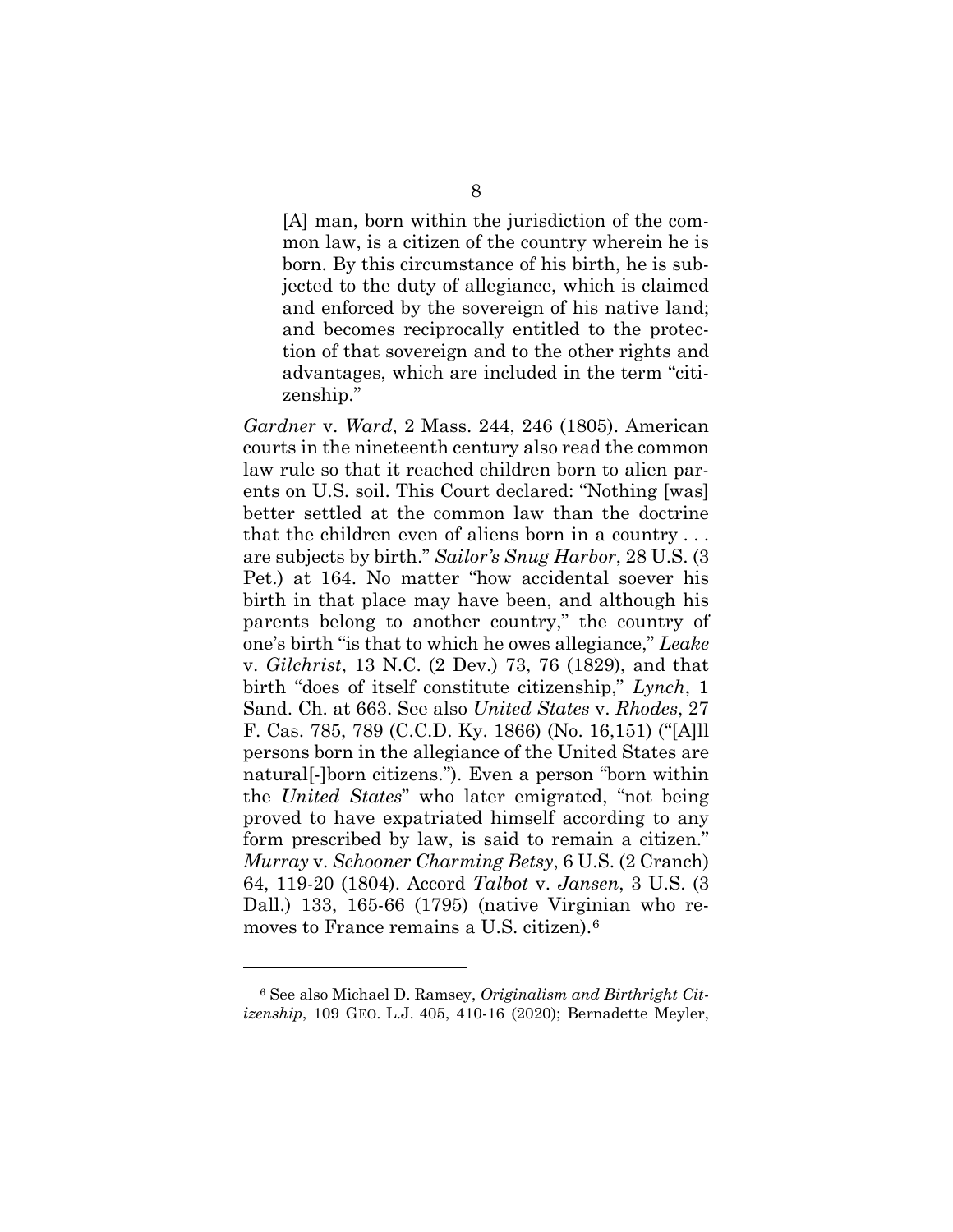U.S. courts also followed the English common law in recognizing that there were some distinct classes of people born within the dominion of the United States who were not "born within the allegiance" of the United States, and therefore were not citizens namely children of diplomats and those born of alien enemies during hostile occupation. *Sailor's Snug Harbor*, 28 U.S. (3 Pet.) at 155-56; see also *Wong Kim Ark*, 169 U.S. at 682. American judges further recognized the unique situation of Native Americans, who, although "born within the territorial limits of the United States," were "members of, and ow[ed] immediate allegiance to, one of the Indian tribes." *Elk* v. *Wilkins*, 112 U.S. 94, 102 (1884).[7](#page-16-6) Accordingly, *Elk* held that Native Americans "are no more 'born in the United States and subject to the jurisdiction thereof,'... than ... children born within the United States, of ambassadors . . . of foreign nations." *Id.*; see also *Ex Parte Reynolds*, 20 F. Cas. 582, 583 (C.C.W.D. Ark. 1879) (No. 11,719) ("[N]ot being subject to the jurisdiction of the United States, [Indians] are not citizens thereof. . . . Indians, if members of a tribe, are not citizens or members of the body politic.").

## <span id="page-16-4"></span><span id="page-16-3"></span><span id="page-16-2"></span><span id="page-16-0"></span>**B. United States Courts Briefly Recognized a Narrow Exception to the Rule that Citizenship Flows from the Place of Birth.**

In antebellum America, the rule that birth within the territory and allegiance of the nation ensured citizenship admitted of a notable departure . In *Dred Scott*

<span id="page-16-5"></span>*The Gestation of Birthright Citizenship, 1868-1898 State's Rights, the Law of Nations, and Mutual Consent*, 15 GEO. IMMIGR. L.J. 519, 526-32 (2001); 9 Op. Att'y Gen. 373, 373-74 (1859); 10 Op. Att'y Gen. 328, 328 (1862).

<span id="page-16-6"></span><span id="page-16-1"></span><sup>7</sup> Native American tribes were viewed as "domestic dependent nations," separate from the United States. *Cherokee Nation* v. *Georgia*, 30 U.S. (5 Pet.) 1, 13 (1831).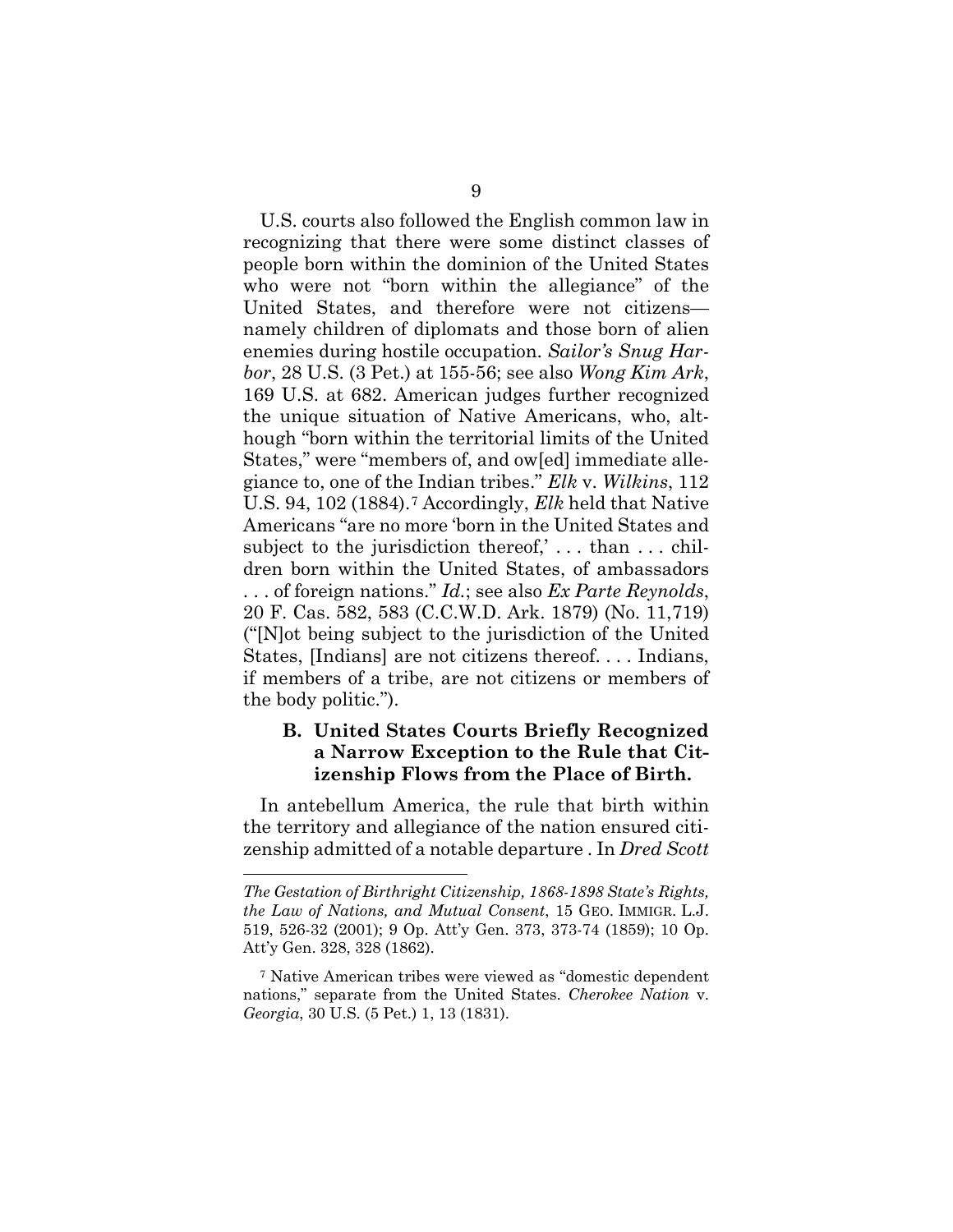v. *Sanford*, 60 U.S. (19 How.) 393 (1857), *superseded by constitutional amendment*, U.S. Const. amend. XIV, this Court denied citizenship to African Americans born within, and owing undivided allegiance to, the United States. This was a racial exclusion. The Court held that African Americans were not United States citizens because "they were . . . considered as a subordinate and inferior class of beings, who had been subjugated by the dominant race, . . . and had no rights or privileges but such as those who held the power and the Government might choose to grant them." *Id.* at 404-05.

*Dred Scott*'s since-repudiated departure from the general rule only supports petitioners' claims in this case. That is so because the Fourteenth Amendment nullified the *Dred Scott* exception by codifying and reaffirming the background common law rule that *Dred Scott* had violated.

<span id="page-17-0"></span>**C. The Fourteenth Amendment Constitutionalized the Rule that Citizenship Flows from the Place of Birth, Thereby Confirming that Birthright Citizenship Applies to All Those Born Within the Geographic Boundaries of the United States.**

The Fourteenth Amendment constitutionalized the common law rule that birth within the nation's territory and allegiance bestowed citizenship.[8](#page-17-2) That amendment's Citizenship Clause repudiated *Dred Scott*'s race-based exception to citizenship, so that

<span id="page-17-2"></span><span id="page-17-1"></span><sup>8</sup> Kristin A. Collins, *Illegitimate Borders:* Jus Sanguinis *Citizenship and the Legal Construction of Family, Race, and Nation*, 123 YALE L.J. 2134, 2153 (2014) (the Fourteenth Amendment "constitutionalized *jus soli* citizenship").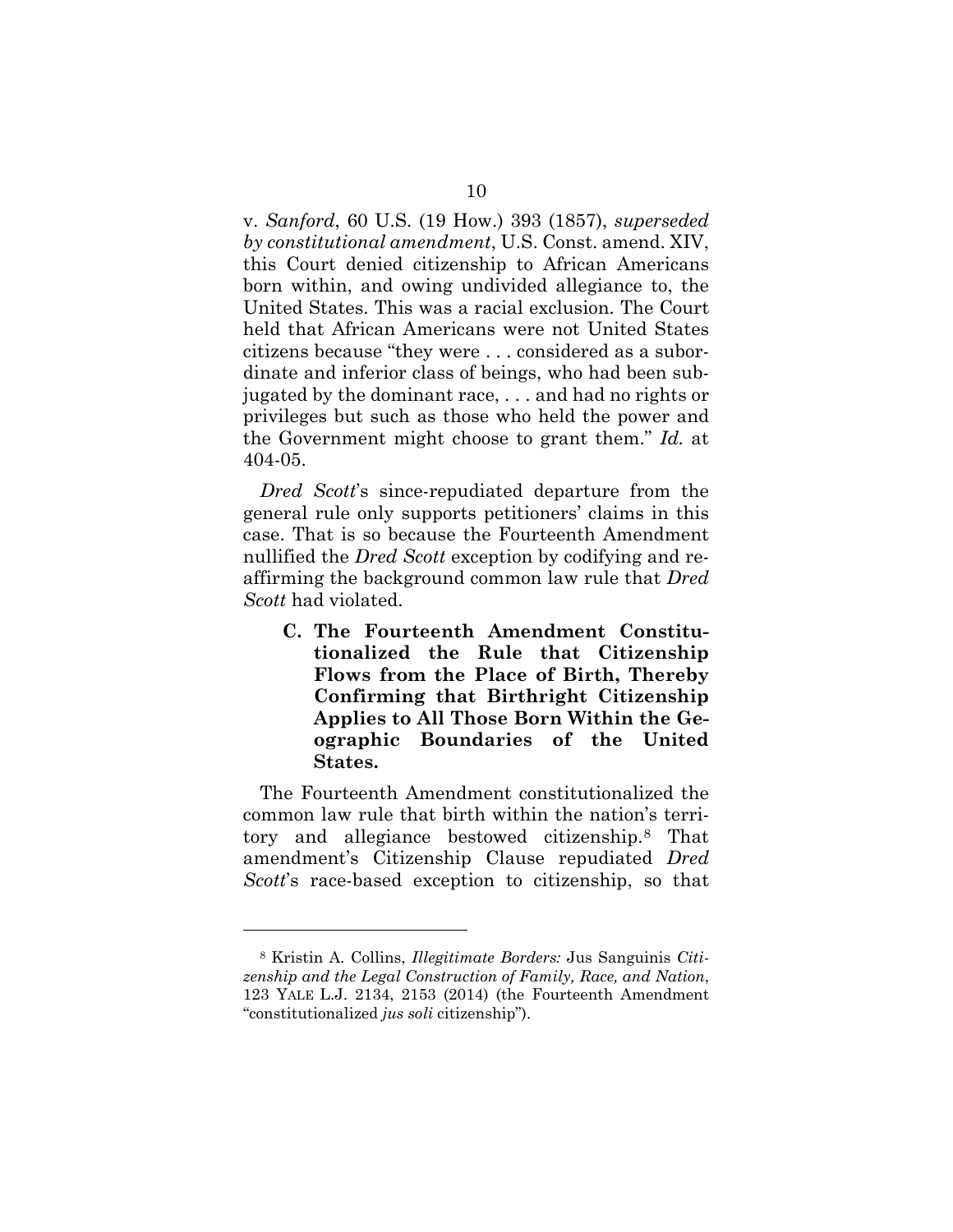<span id="page-18-1"></span><span id="page-18-0"></span>"*[a]ll persons* born . . . in the United States, and subject to the jurisdiction thereof"—including African Americans—were deemed "citizens of the United States." U.S. Const. amend. XIV, § 1 (emphasis added); see also *In re Look Tin Sing*, 21 F. 905, 909 (C.C.D. Cal. 1884) (noting that the Citizenship Clause was meant to "overrule" *Dred Scott* and grant citizenship to African Americans). The debates in the Senate over the Fourteenth Amendment make clear that the Citizenship Clause was aimed at putting freed slaves and other African Americans in the same position with respect to citizenship as all other people born in the United States. As Senator John Henderson noted in 1866, the Fourteenth Amendment "will leave citizenship where it now is. It makes plain only what has been rendered doubtful by the past action of the Government." Cong. Globe, 39th Cong., 1st Sess. 3031 (1866) (then identifying *Dred Scott* as the case that erroneously introduced doubts).

<span id="page-18-2"></span>This Court in *Wong Kim Ark* confirmed that the Fourteenth Amendment follows the "established" and "ancient rule of citizenship by birth within the dominion" and allegiance of the nation." 169 U.S. at 674, 667, 702; see also *id.* at 674 (declaring that "there is no authority, legislative, executive or judicial" which "superseded or restricted, in any respect, the established rule of citizenship by birth within the dominion"); *id.* at 703 ("The Fourteenth Amendment . . . has conferred no authority upon Congress to restrict the effect of birth, declared by the Constitution to constitute a sufficient and complete right to citizenship.").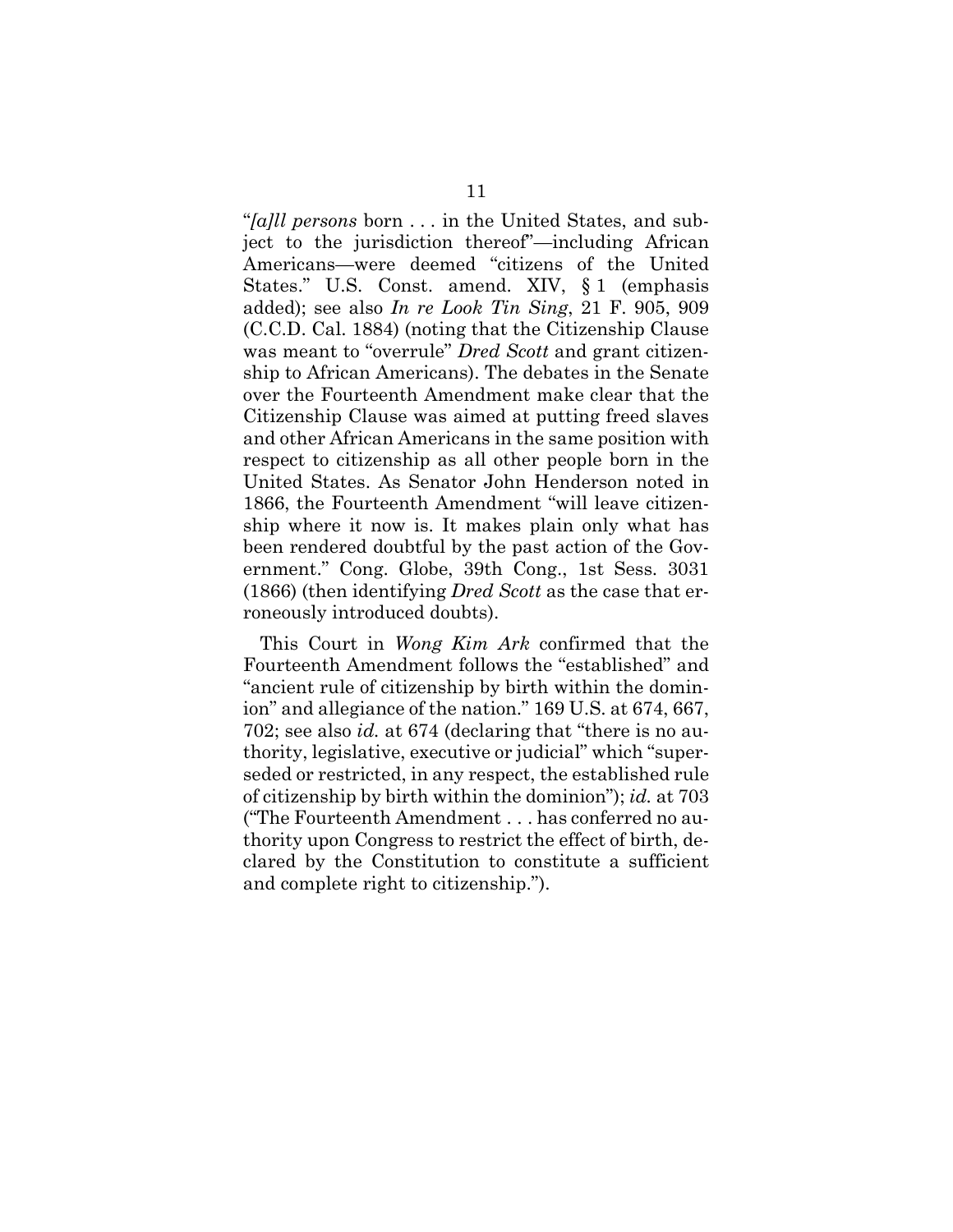### <span id="page-19-0"></span>**D. At the Time of the Ratification of the Fourteenth Amendment, the Rule that Citizenship Flowed from the Place of Birth Was Understood to Include Persons Born in the Territories of the United States.**

<span id="page-19-1"></span>The geographic scope of the Fourteenth Amendment is informed by the common understanding at the time it was ratified. Under the English common law rule that the Fourteenth Amendment codified, the doctrine extended beyond the boundaries of England to encompass any territory under the sovereignty of the King of England: "whosoever [wa]s born within the fee of the King of England, though it be in another kingdom, [wa]s a natural-born subject." *Calvin's Case*, 77 Eng. Rep. at 403. In the seventeenth and eighteenth centuries, jurists extended the principle beyond the British Isles to overseas colonies under the sovereignty of the King of England. Persons born in all territories held by the King, and thus "into the King's allegiance," were his subjects. Polly J. Price, *Natural Law and Birthright Citizenship in* Calvin's Case *(1608)*, 9 YALE J.L. & HUMAN. 73, 86-87 (1997). The American colonists were themselves "subjects of the crown of Great Britain." 1 WILLIAM BLACKSTONE, COMMENTARIES \*106-09; see also *Sailor's Snug Harbor*, 28 U.S. (3 Pet.) at 120- 21 ("[A]ll persons born within the colonies of North America, whilst subject to the crown of Great Britain, were natural[-]born British subjects . . . .").

<span id="page-19-4"></span><span id="page-19-3"></span><span id="page-19-2"></span>This doctrine was incorporated into American law. And before the twentieth century, following the lead of English jurists including Coke, U.S. courts made little distinction, on questions of citizenship status, between the states and the territories. Justice Story declared that "[a] citizen of one of our territories is a citizen of the United States." *Picquet* v. *Swan*, 19 F. Cas. 609,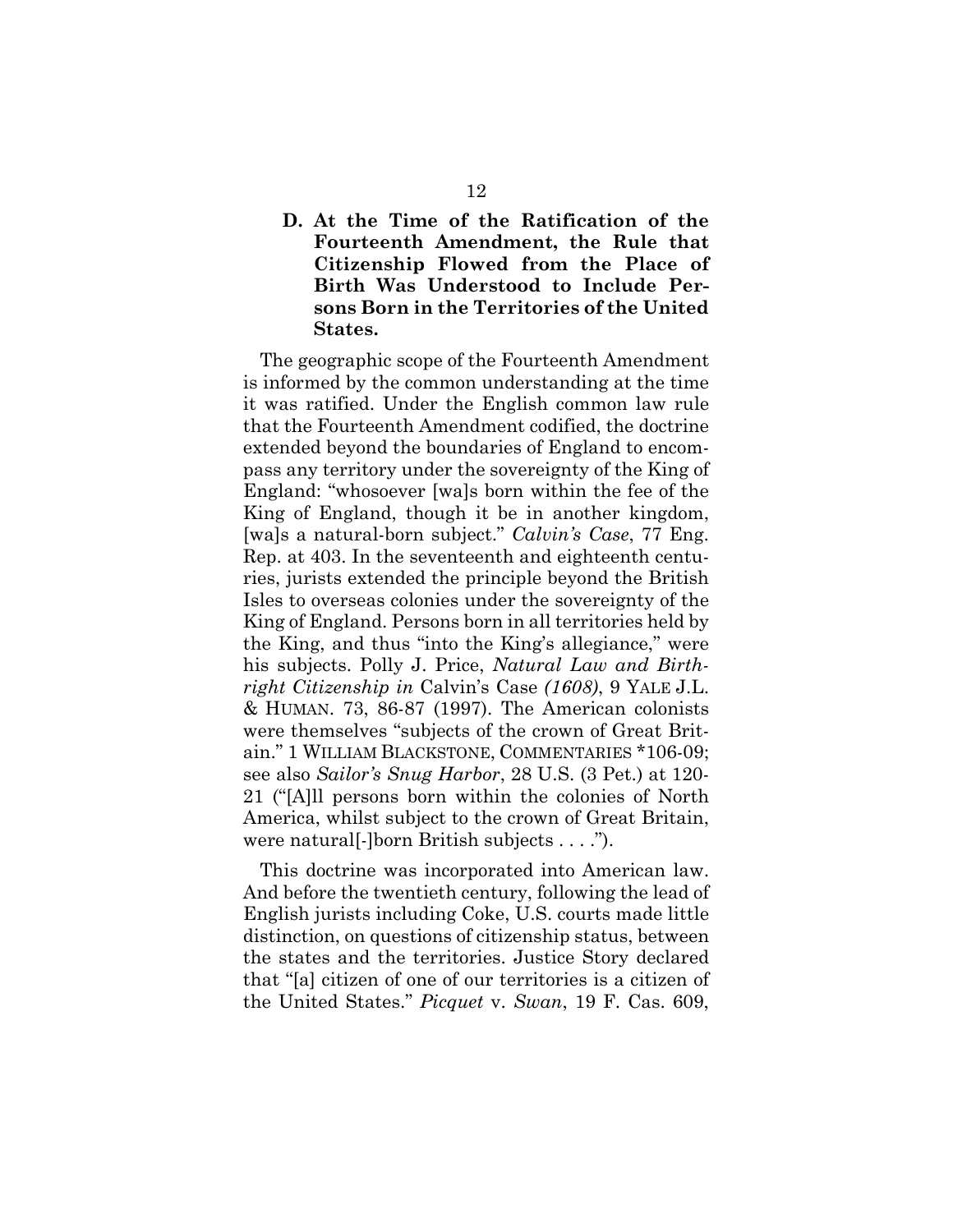<span id="page-20-2"></span>616 (C.C.D. Mass. 1828) (No. 11,134); see also William Rawle, *A View of the Constitution of the United States of America* 80 (1825) ("[E]very person born within the United States, its territories or districts, whether the parents are citizens or aliens, is a natural born citizen in the sense of the constitution . . . ."); Ramsey, *supra*, at 427-29 (showing that the relevant speakers during congressional debates over the Fourteenth Amendment treated birth in a U.S. territory as birth in the United States for Citizenship Clause purposes). As discussed above, that principle, that "every person born within the dominions and allegiance of the United States . . . is a natural born citizen," governed American jurisprudence from the Founding through the nineteenth century. *Lynch*, 1 Sand. Ch. at 663; see also *Look Tin Sing*, 21 F. at 909; *Wong Kim Ark*, 169 U.S. at 659, 688.

<span id="page-20-1"></span><span id="page-20-0"></span>That is why this Court expressly contemplated in 1898 that one born outside of the established states, yet, still within the jurisdiction of the United States, could lay claim to being a citizen. See *Wong Kim Ark*, 196 U.S. at 677 ("[A] man [may] be a citizen of the United States without being a citizen of a State . . . . [I]t is only necessary that he should be born or naturalized in the United States to be a citizen of the Union." (citation omitted)). Indeed, after the Fourteenth Amendment, being subject to U.S. jurisdiction no more depended on birth within an established state than on membership in a particular racial, cultural, or social category. See *id.* at 693 ("The [Fourteenth] [A]mendment, in clear words and in manifest intent, includes the children born, within the territory of the United States, of all other persons, of whatever race or color, domiciled within the United States" besides "children of members of the Indian tribes owing direct allegiance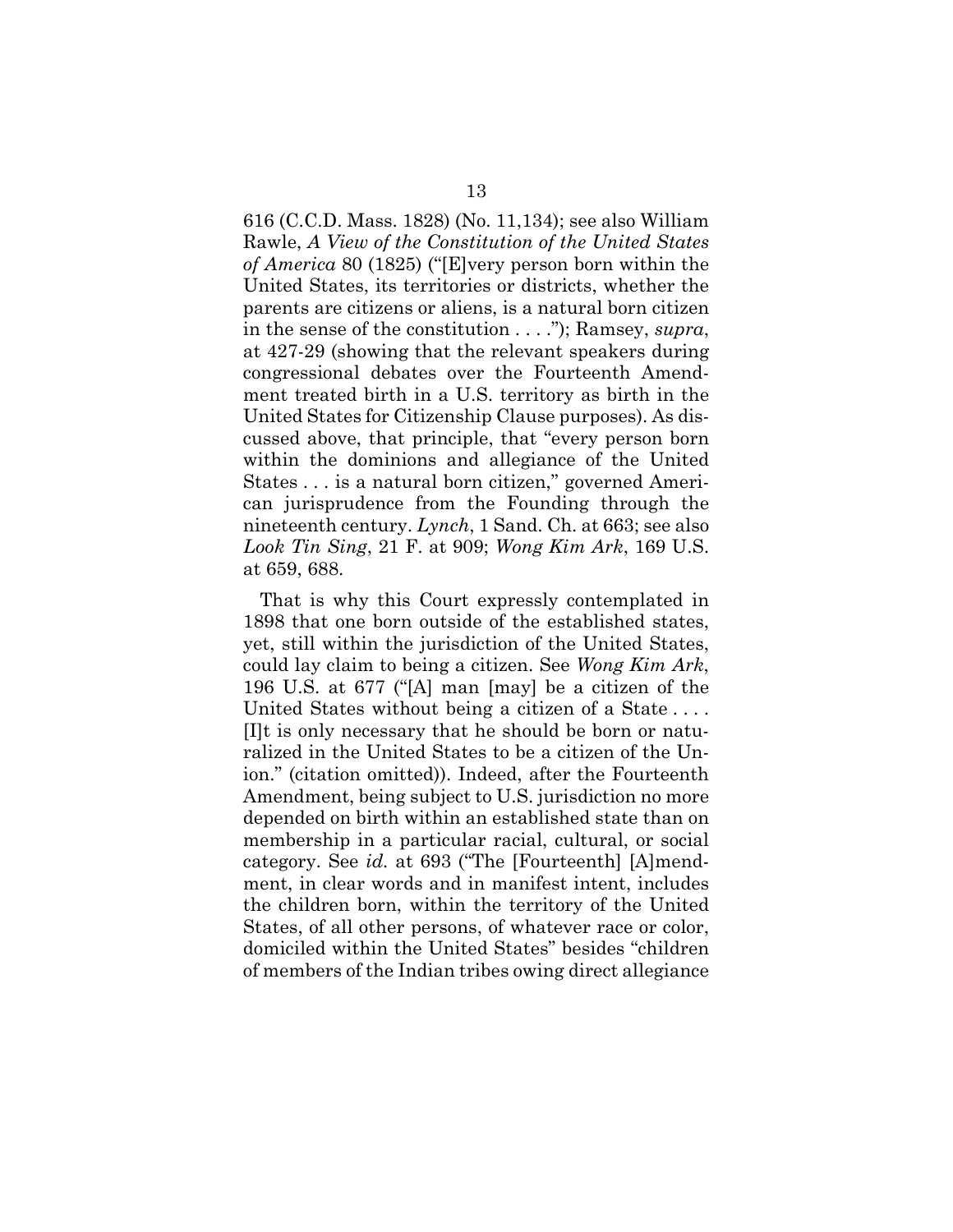to their several tribes" and a handful of narrow, ancient exceptions concerning children of ambassadors and alien enemies and children born on foreign ships).

### <span id="page-21-0"></span>**II. THE ANOMALOUS CONCEPT OF A NON-CITIZEN NATIONAL WAS INVENTED BY FEDERAL AGENCIES AND THE POLITI-CAL BRANCHES AND IMPOSED UPON MANY INHABITANTS OF UNINCORPO-RATED TERRITORIES.**

The term "non-citizen national" is a twentieth-century invention that federal agencies and the political branches created and imposed and that this Court has never embraced. English common law recognized a similar in-between status, that of the "denizen," but early U.S. jurisprudence repudiated that status. The sole exception to this repudiation during the first half of the nineteenth century, like the sole exception to the principle that citizenship flowed from birth within U.S. sovereignty and allegiance, was the African American. Both controversial innovations experienced the same fate: constitutional repudiation after the Civil War.

<span id="page-21-2"></span><span id="page-21-1"></span>English common law, on the eve of the American Revolution, envisioned four possible statuses: subject, naturalized subject, alien, and denizen. 1 WILLIAM BLACKSTONE, COMMENTARIES \*369-70, \*372, \*374. But distinct categories of naturalized subject (or naturalized citizen) and denizen were both repudiated by the jurisprudence of the early United States. First, U.S. law never drew any significant distinction between naturalized and native-born citizens, and indeed explicitly repudiated any such distinction in virtually every case. See, *e.g.*, *Osborn* v. *Bank of the United States*, 22 U.S. (9 Wheat) 738, 827-28 (1824) ("[The naturalized citizen] is distinguishable in nothing from a native citizen, except so far as the constitution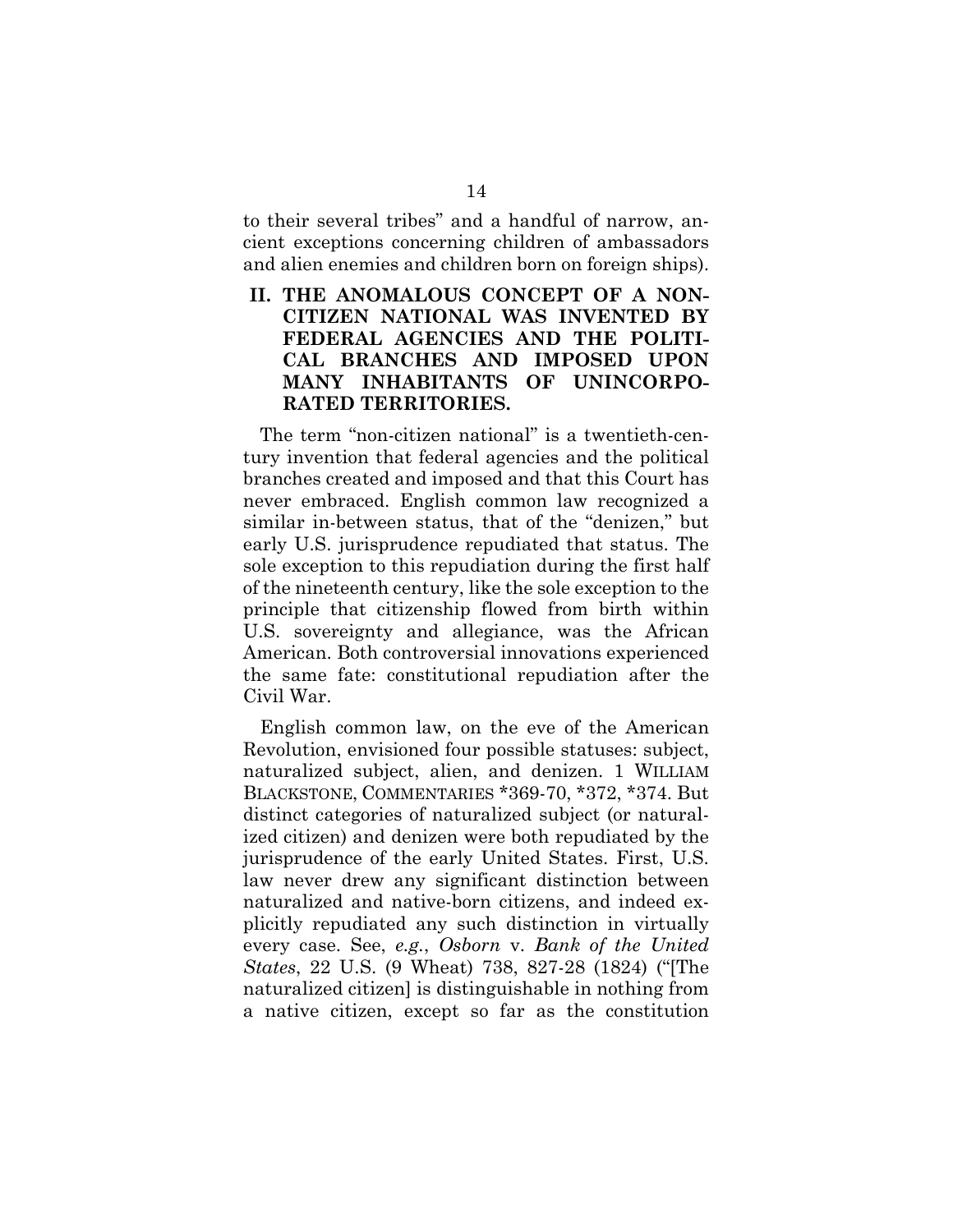<span id="page-22-3"></span><span id="page-22-1"></span>makes the distinction. The law makes none."); *Schneider* v. *Rusk*, 377 U.S. 163, 168-69 (1964). Article I, section 2 of the U.S. Constitution gave naturalized citizens the same right to high office as native-born citizens, with the sole exception of the presidency. U.S. Const. art. I, § 2. All subsequent efforts during the 1790s to draw distinctions between the status of native-born and naturalized citizens were rejected. See, *e.g.*, 8 Annals of Cong. 1580 (1798).

<span id="page-22-5"></span><span id="page-22-4"></span>Second, the category of "denizen" also was ignored or explicitly repudiated in U.S. law. The 1777 Vermont Constitution used "denizen" as a synonym for "citizen," indicating that it did not denote a separate status. See Vt. Const. of 1777, ch. 2, § XXXVIII (explaining when an alien "shall be deemed a free denizen thereof, and intitled to all the rights of a natural born subject of this State"). Chief Justice Taylor of the North Carolina Supreme Court confirmed in 1824 that "denizen is unknown here," for "all [free white] persons . . . residing here, are either citizens or aliens." *Ex Parte Thompson*, 10 N.C. (3 Hawks) 355, 361 (1824).

<span id="page-22-2"></span>A small number of judicial decisions during the first half of the nineteenth century suggested that free African Americans inhabited a middle state between citizen and alien.[9](#page-22-6) This view, however, never won broad acceptance at the national level, and the Fourteenth Amendment later made clear that African Americans were citizens of the United States, and not denizens.[10](#page-22-7)

<span id="page-22-6"></span><span id="page-22-0"></span><sup>9</sup> See, *e.g.*, *Rankin* v. *Lydia*, 9 Ky. (2 A.K. Marsh.) 467, 476 (1820) (deeming free African Americans "*quasi* citizens, or at least, denizens").

<span id="page-22-7"></span><sup>10</sup> As House Judiciary Chairman James F. Wilson noted in support of the Civil Rights Act of 1866, the "pestilent doctrines of the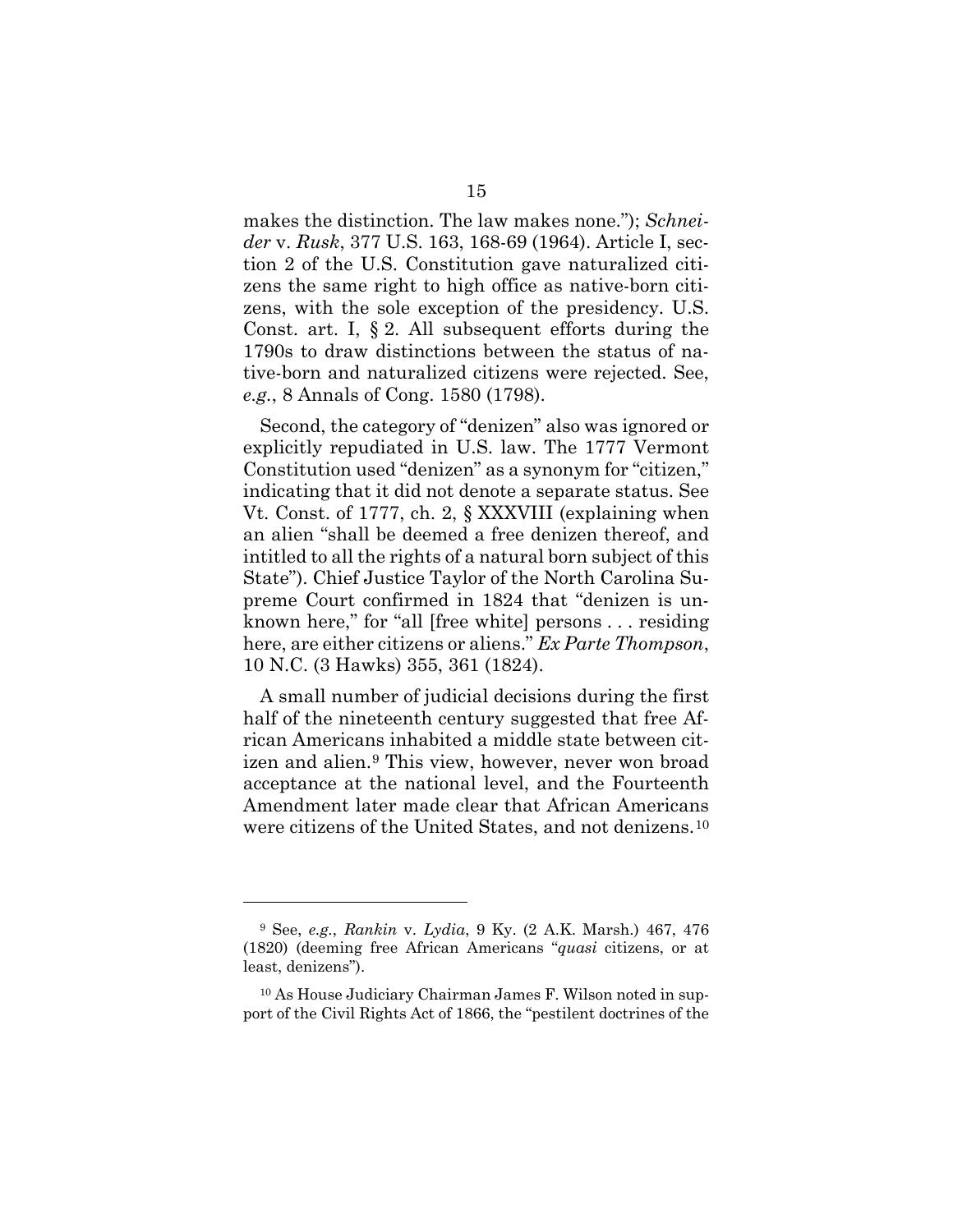In sum, the best available evidence suggests that by 1898, the U.S. Constitution, state constitutions, and American courts had long established a binary division of nontribal inhabitants into citizens and aliens.

This Court has never held otherwise, though not for the federal government's lack of trying. In *Downes* v. *Bidwell*, 182 U.S. 244 (1901), a fractured bare majority upheld a tariff on Puerto Rico-mainland trade. *Id.* at 278 (plurality opinion). Two of the three opinions in support of the judgment digressed into race-based arguments against citizenship for inhabitants of annexed lands. See *id.* at 279-80 (plurality opinion); *id.*  at 306 (White, J., concurring); see also Ramsey, *supra*, at 432-435.

<span id="page-23-0"></span>Three years later, the government sought to transform some Justices' race-based discomfort with the prospect of U.S. citizenship into the basis of a decision by the Court. The vehicle was *Gonzales* v. *Williams*, 192 U.S. 1 (1904), which presented the question whether Puerto Ricans could be excluded under the immigration laws. As Professor Sam Erman summarizes, the government cast such peoples as "remote in space, culture, and 'civilization' and suffering problems of climate, 'overcrowding,' 'primitive hygiene,' 'low . . . standards of living and moral conduct,' and 'the extreme and willing indigency' that characterized the tropics." Sam Erman, *Almost Citizens* 81 (2019).

<span id="page-23-2"></span>The lawyer for the other side reached for the *Dred Scott* case, which he contended had, "for the first time in our history," declared "that in the United States there were persons who, although subjects, were yet

<span id="page-23-1"></span>Dred Scott case" of Americans "who are neither citizens nor aliens," was "an absurdity." Cong. Globe, 39th Cong., 1st Sess. 1116-17 (1866).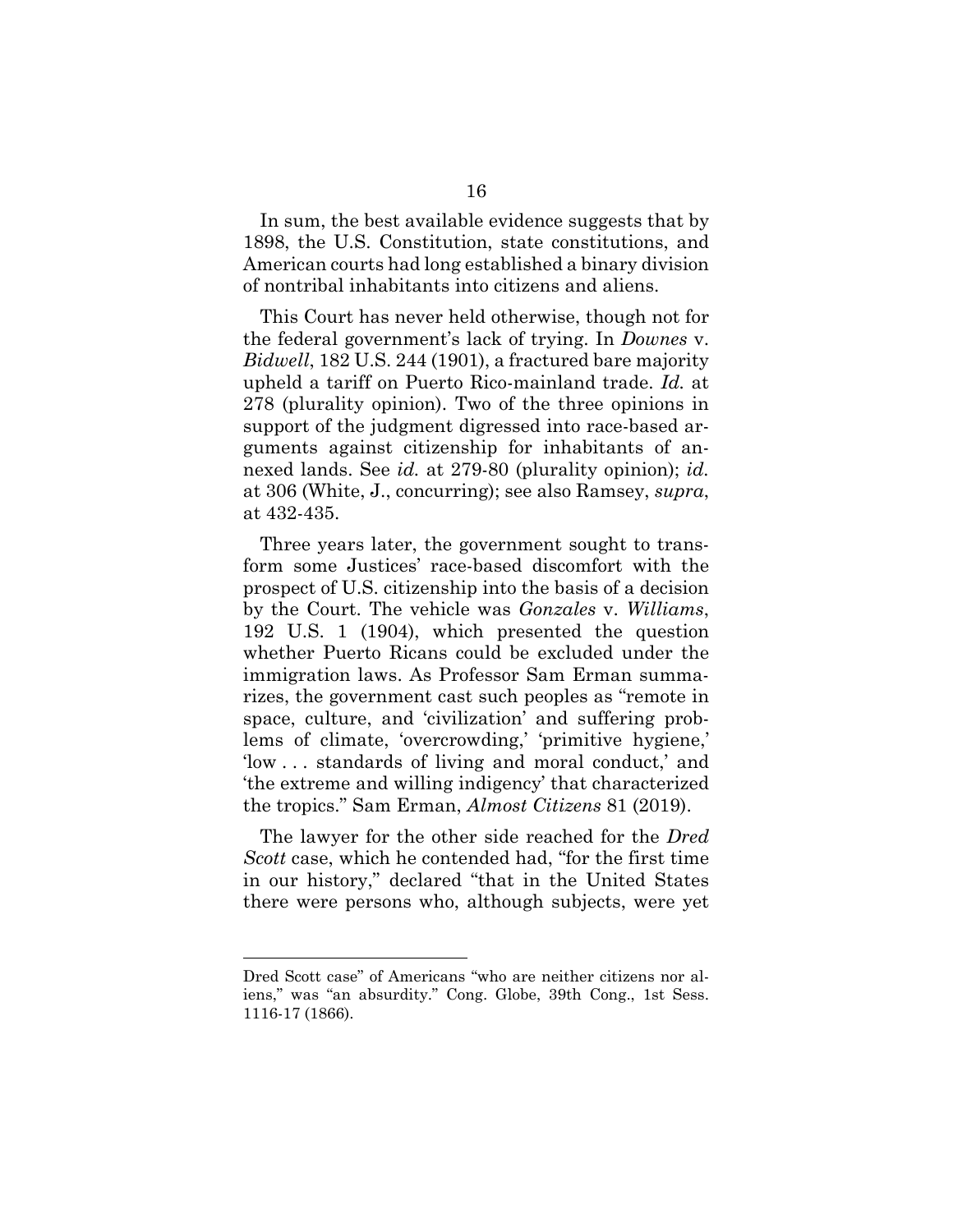<span id="page-24-2"></span>not citizens." Frederic R. Coudert, Jr., *Our New Peoples: Citizens, Subjects, Nationals or Aliens*, 3 COLUM. L. REV. 13, 16-17 (1903). The nation had quickly repudiated that result through the Fourteenth Amendment, and the lawyer cautioned the Justices not to make "recourse to . . . precedents in our history of which we are least proud." Brief of Petitioner at 39, *Gonzales*, 192 U.S. 1 (No. 225).

<span id="page-24-0"></span>The Court responded with a narrow and unanimous approach. It held that Puerto Ricans were not aliens, hence not subject to existing immigration restrictions. *Gonzales*, 192 U.S. at 13. As to whether they were U.S. citizens, the Court expressly reserved the question. *Id.* at 12.

Although the Court never recognized the existence of non-citizen nationals in the years since *Gonzales*, federal lawmakers and administrators embraced the category as a means to achieve race-based goals. Congressional debates on Puerto Rico following its cession to the United States provide a representative example. Shortly before *Gonzales*, Congress considered whether to recognize the U.S. citizenship of Puerto Ricans. After a debate "filled with racist rhetoric" ensued, Puerto Ricans did not secure the statutory recognition. José A. Cabranes, *Citizenship and the American Empire: Notes on the Legislative History of United States Citizenship of Puerto Ricans*, 127 U. PA. L. REV. 391, 429- 35 (1978).

<span id="page-24-1"></span>In sum, a non-citizen national status did not exist at the Founding, was eradicated by the Fourteenth Amendment, and has never been resurrected by the Court. When lawmakers and administrators attempted to breathe new life into the term, they repeated the mistakes that led to *Dred Scott*. They acted against clear precedent and constitutional text based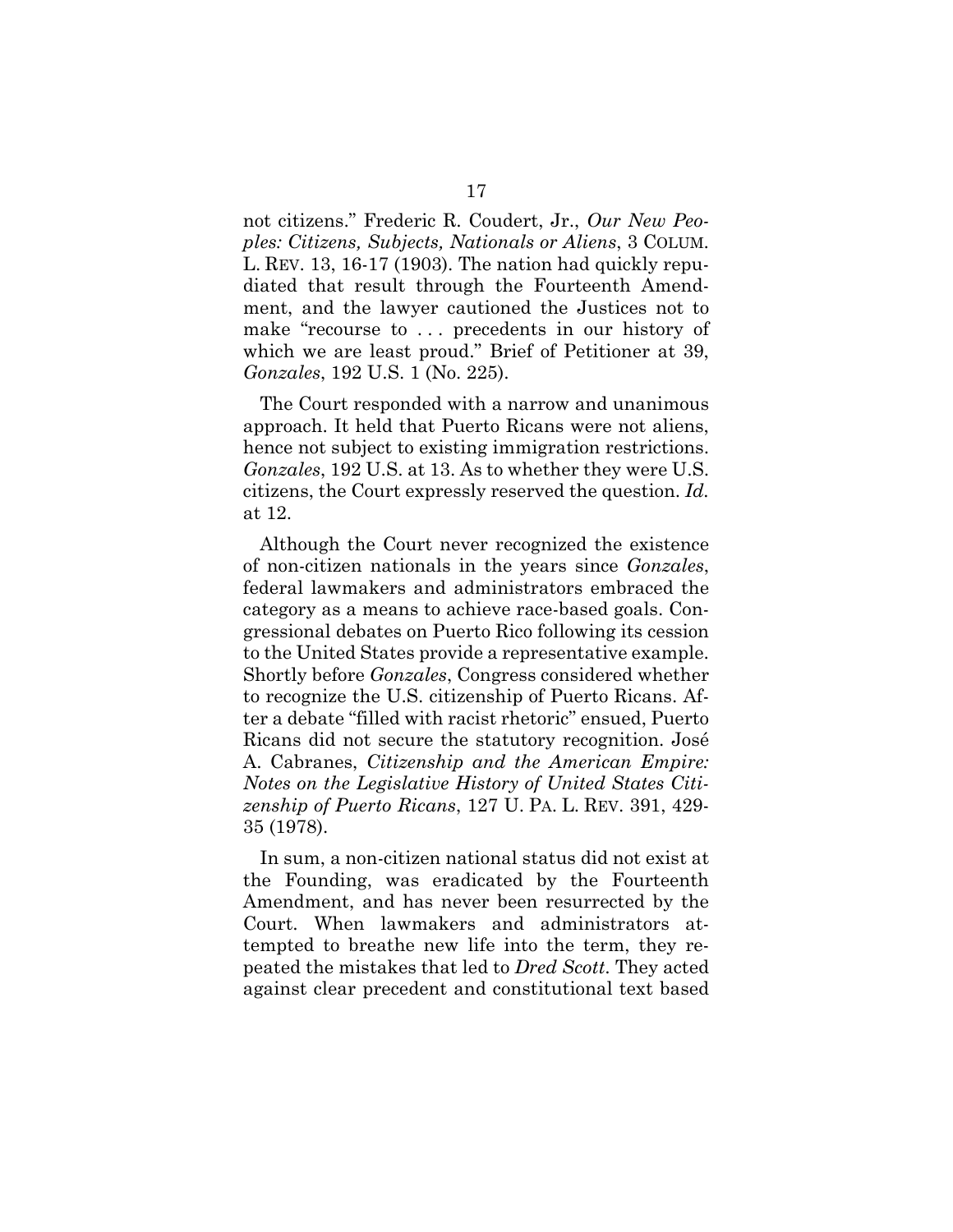upon a desire to exclude non-white territorial inhabitants from U.S. citizenship.

## <span id="page-25-0"></span>**III. FILIPINOS LACK U.S. CITIZENSHIP AS A RESULT OF PHILIPPINES INDEPEND-ENCE, REGARDLESS OF WHETHER THE PHILIPPINES WAS PREVIOUSLY PART OF THE "UNITED STATES" FOR FOUR-TEENTH AMENDMENT PURPOSES.**

Below, the government asserted that recognition of constitutional birthright citizenship in American Samoa "would also compel the conclusion that every person born in the Philippines from 1898 to 1946 was a U.S. citizen at birth, likewise implicating the citizenship status of their children." *Fitisemanu* 10th Cir. Defs. Br. at 13. But that reasoning omits the signal event distinguishing the Philippines from all other U.S. territories: The Philippines gained its independence in 1946. Its people thereby severed their allegiance to the United States and became citizens of the Philippines instead. The common law rule commanding the result took firm root in U.S. law at the nation's founding. Under it, a change in sovereignty occasions a corresponding change in inhabitants' allegiance and citizenship.

By the time of the American Revolution, the common law already recognized the rule that the transfer of territory to a new sovereign brought about a corresponding change in the allegiance of the inhabitants. This result flowed straightforwardly from the understanding that the people's allegiance to the sovereign and the sovereign's protection of the people were reciprocal duties. Change the protector, and the allegiance followed. Or as Lord Chief Justice Mansfield explained following the British conquest of Grenada, inhabitants there, "once received under the King's protection, become subjects, and are to be universally considered in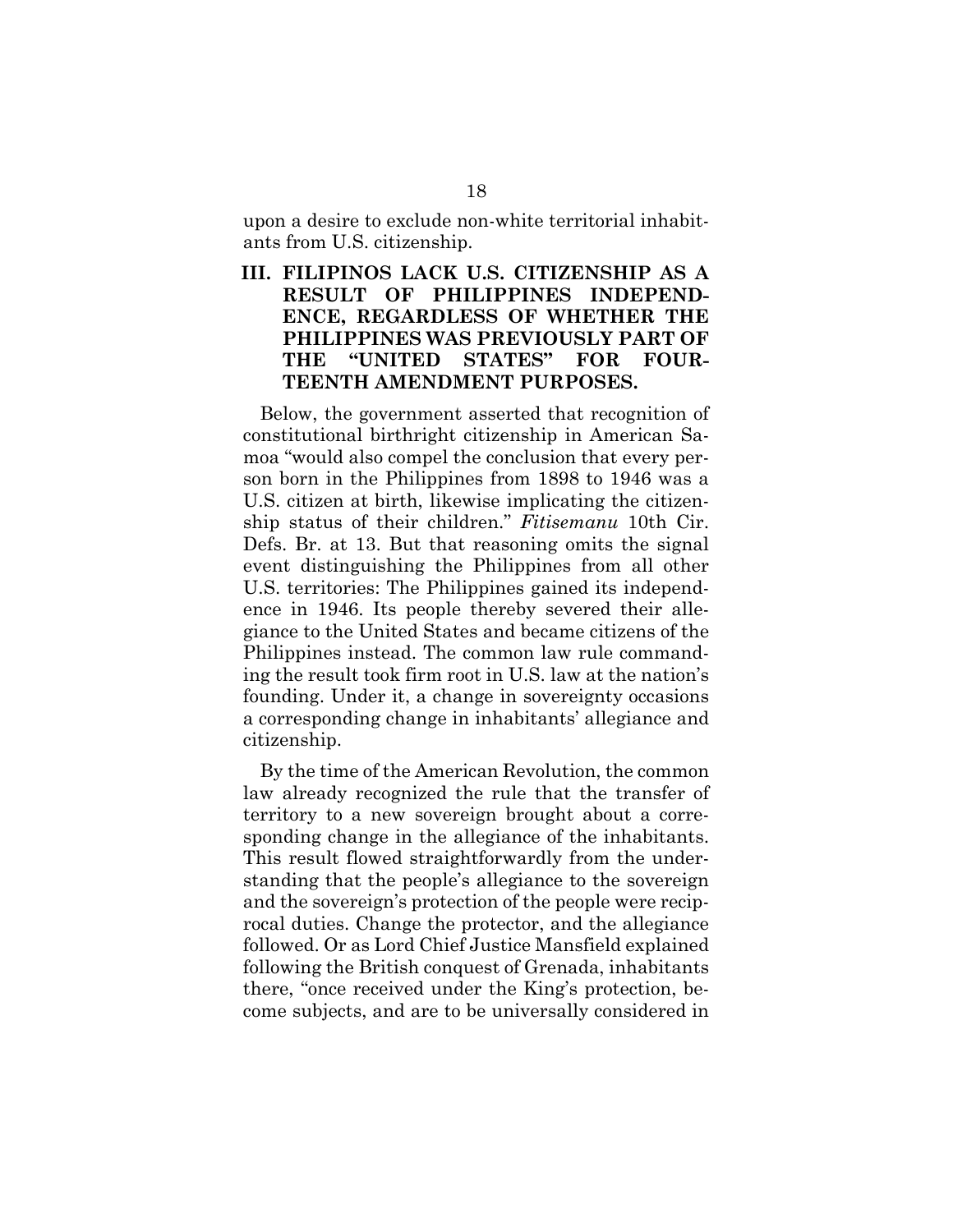<span id="page-26-1"></span>that light, not as enemies or aliens." *Campbell* v. *Hall* (1774), 98 Eng. Rep. 1045, 1047; 1 Cowp. 204, 208.

<span id="page-26-2"></span>During the American Revolution, state legislatures and the Continental Congress hewed to the rule and its logic when they asserted that declarations of independence severed the states' allegiance to England and made their inhabitants into citizens of the American states. The Continental Congress declared that all "abiding within any of the United Colonies, and deriving protection from the laws of the same, owe allegiance to the said laws, and are members of such colony." V *Journals of the Continental Congress* 475-76 (1776). See *Sailor's Snug Harbor*, 28 U.S. (3 Pet.) at 124-25 ("[T]he doctrine of allegiance . . . is the tie which binds the governed to their government, in return for the protection which the government affords them."). Great Britain also recognized the continuing strength of the principle. See *id.* at 120-21. So has the Supreme Court of this country, which declared in *Inglis* that when the American States achieved independence, their inhabitants "may be deemed to have become thereby an American citizen." *Id.* at 123. Accord 2 James Kent, *Commentaries on American Law* 33-35 (1827).

<span id="page-26-3"></span><span id="page-26-0"></span>In adherence to the rule that changes in the sovereignty of a territory occasion changes in the allegiance of the population, U.S. expansions have always been accompanied by new Americans. See *Boyd* v. *Nebraska ex rel. Thayer*, 143 U.S. 135, 162 (1892) ("Manifestly the nationality of the inhabitants of territory acquired by conquest or cession becomes that of the government under whose dominion they pass, subject to the right of election on their part to retain their former nationality by removal or otherwise, as may be provided.") Every treaty of annexation up to 1898 guaranteed U.S. citizenship for the acquired peoples. See *Downes*, 182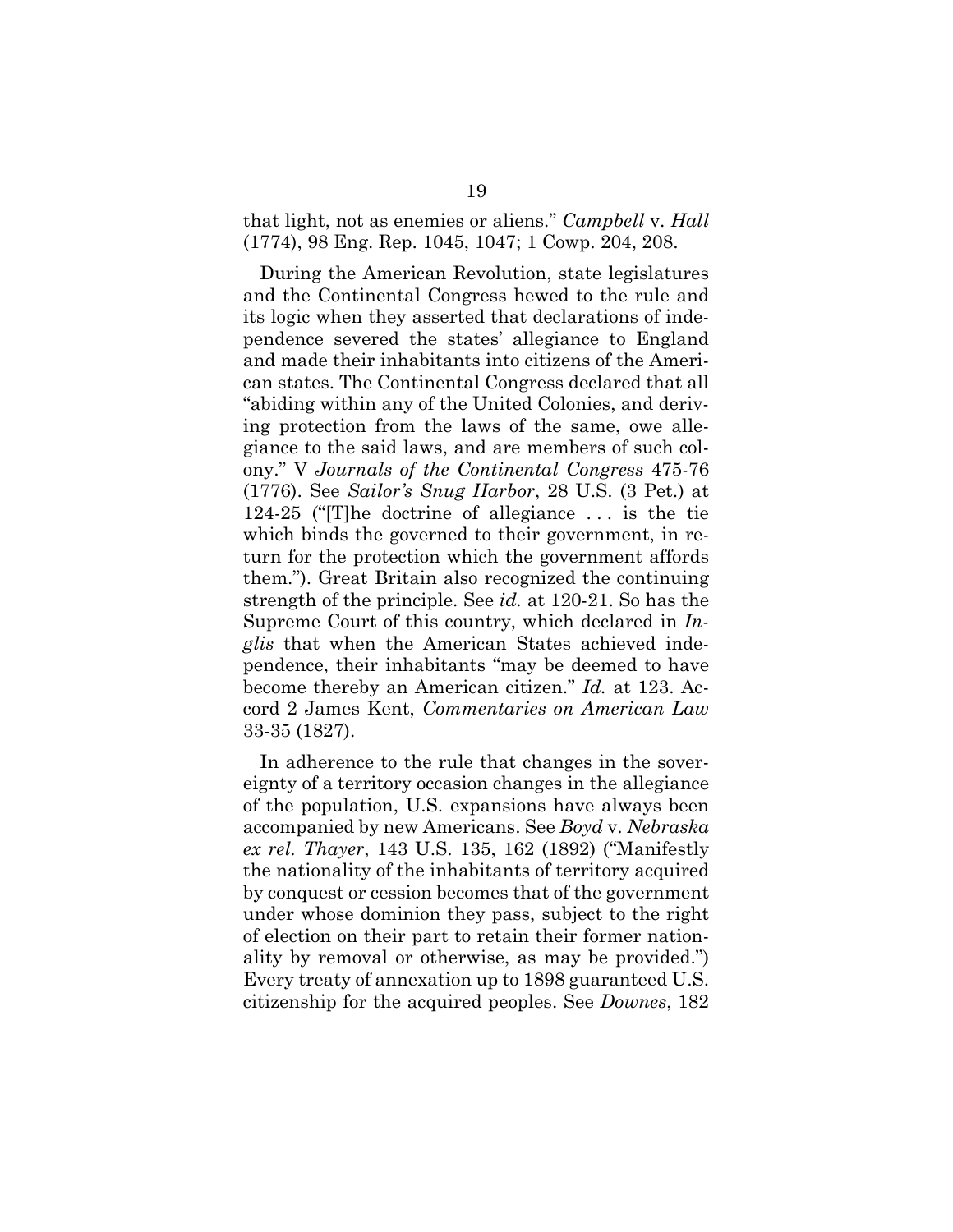U.S. at 280 (plurality opinion) (describing how "all [U.S.] treaties hitherto" 1898 granted U.S. citizenship to non-Indian residents of the lands that they annexed).[11](#page-27-3) Twentieth-century annexations followed suit of pre-1898 treaties of annexation. See, *e.g.*, Convention Between the United States and Denmark for Cession of the Danish West Indies, Aug. 4, 1916, 39 Stat. 1706 (annexing the Danish West Indies and guaranteeing U.S. citizenship to the populace).

Because the rule operates automatically by default, active steps are required for individuals to retain their prior allegiance. During the American Revolution, British subjects who inhabited the colonies before 1776 automatically became state citizens instead upon independence unless they actively retained their British allegiance, usually by rapidly removing to England. See, *e.g.*, *Sailor's Snug Harbor*, 28 U.S. (3 Pet.) 99. After the Mexican-American War, the United States annexed from Mexico what is today the southwestern United States in the 1848 Treaty of Guadalupe Hidalgo. Inhabitants (other than Indians) automatically became U.S. citizens unless they made a formal election to the contrary within one year. Treaty of Peace, Friendship, Limits, and Settlement Between the United States of America and the Mexican Republic art. VIII, Feb. 2, 1848, 9 Stat. 922, 929. See also Treaty Concerning the Cession of the Russian Possessions in North America art. III, Mar. 30, 1867, 15 Stat. 539, 542 (automatically extending U.S. citi-

<span id="page-27-3"></span><span id="page-27-2"></span><span id="page-27-1"></span><span id="page-27-0"></span><sup>&</sup>lt;sup>11</sup> Although Hawai'i was annexed by joint congressional resolution rather than by treaty, Newlands Resolution, 30 Stat. 750 (1898), its inhabitants still received U.S. citizenship, Hawaiian Organic Act, ch. 339, 31 Stat. 141 (1900). On congressional Republicans' discussions in 1866 of such provisions, see Cong. Globe, 39th Cong. 1st Sess. 475, 1124, 1293, 1756, 1832 (1866).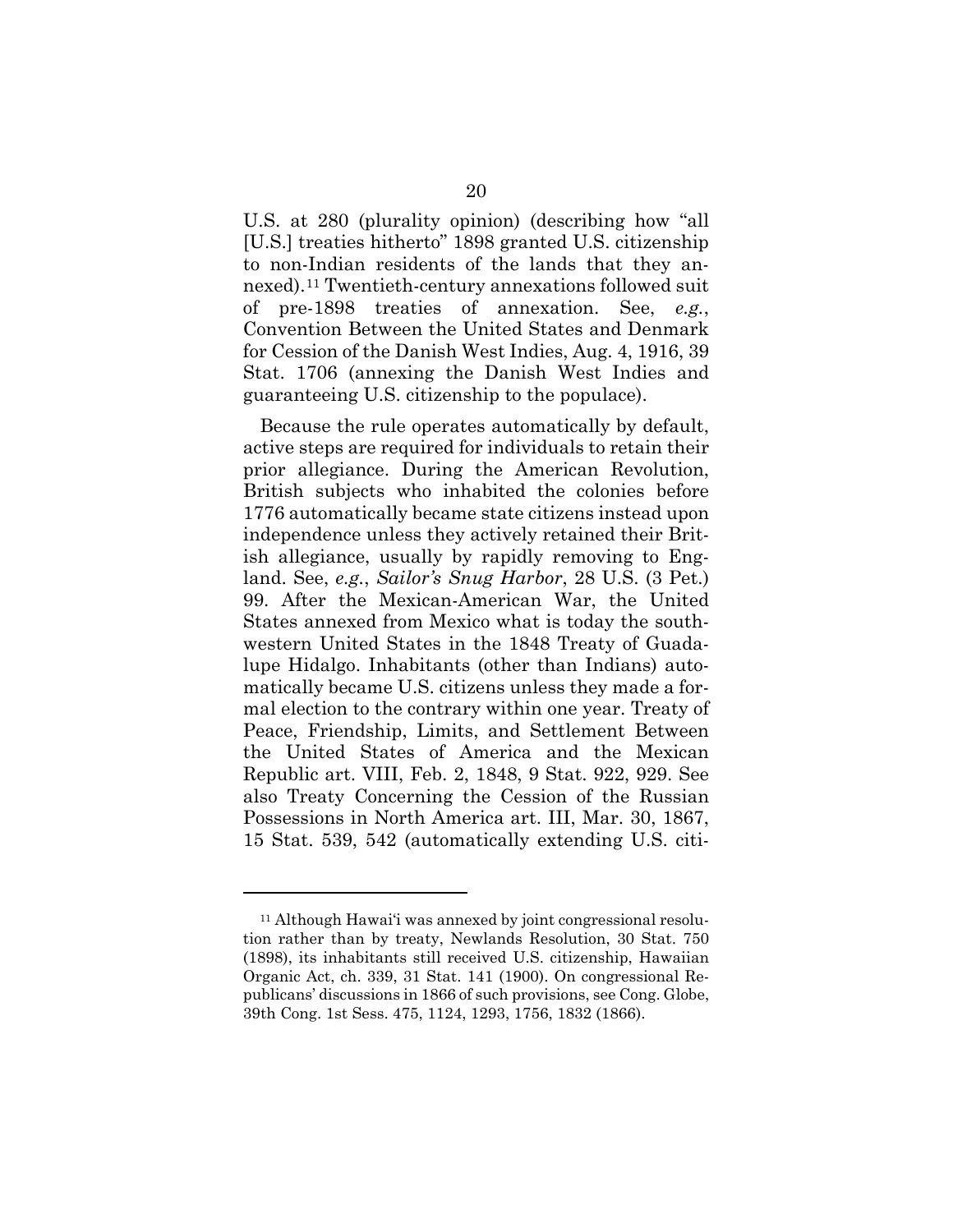zenship to all non-Indian inhabitants unless they returned to Russia within three years); Treaty of Peace between the United States of America and the Kingdom of Spain arts. II, IX, Dec. 10, 1898, 30 Stat. 1754, 1755, 1759 (transferring Puerto Rico, Guam, and the Philippines to the United States; automatically changing inhabitants' "nationality" unless they took formal steps to retain their Spanish allegiance)

<span id="page-28-1"></span>The United States also adhered to the rule in the converse situation, when it granted independence to the Philippines and thereby recognized that Filipinos' allegiance had switched to that of their new sovereign. Compare Philippine Independence Act, ch. 84, § 2(a)(1), 48 Stat. 456, 456 (1934) (declaring, pre-independence, that "citizens of the Philippine Islands shall owe allegiance to the United States"), with *id.* § 14, 48 Stat. at 464 ("Upon . . . withdrawal of American sovereignty over the Philippine Islands the immigration laws of the United States . . . shall apply to persons who were born in the Philippine Islands to the same extent as in the case of other foreign countries."). This Court upheld this policy in *Rabang* v. *Boyd*, 353 U.S. 427, 430 (1957).

<span id="page-28-0"></span>The principle that inhabitants' allegiance attaches to their territory's new sovereign is not just as ancient as the Republic, it is constitutive of it. "We the People of the United States" only exist because Americans' allegiance to the Crown dissolved when British sovereignty gave way to American independence. Filipinos and their nation are heirs to the same tradition. They will remain exclusively citizens of the Philippines regardless of the recognition of people born in American Samoan as U.S. citizens.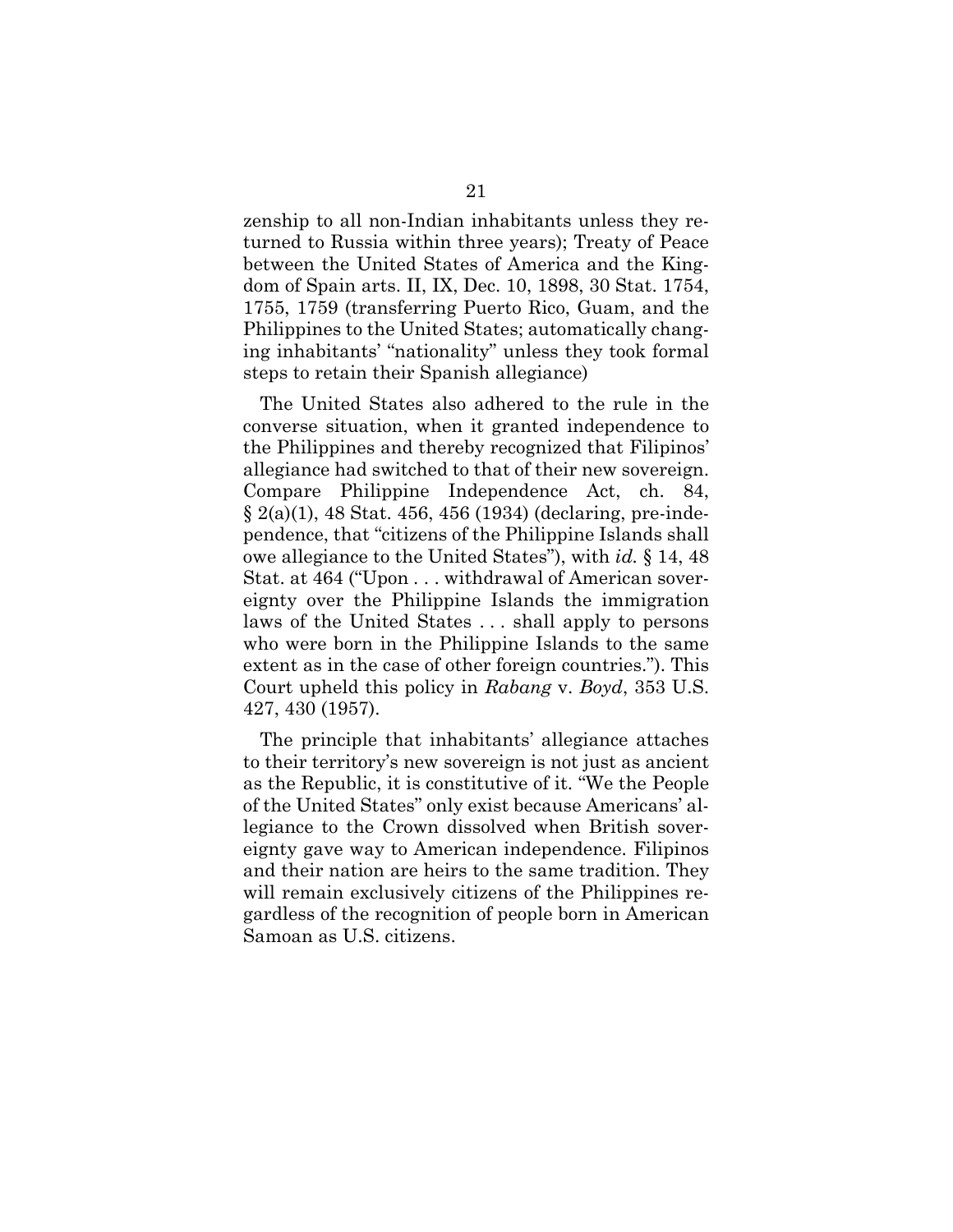## **CONCLUSION**

<span id="page-29-0"></span>The petition for a writ of certiorari should be granted.

Respectfully submitted,

STEVEN J. HOROWITZ \* SIDLEY AUSTIN LLP One South Dearborn Chicago, IL 60603 (312) 853-7000 shorowitz@sidley.com

*Counsel for Amici Curiae Citizenship Scholars*

May 31, 2022 **\*** Counsel of Record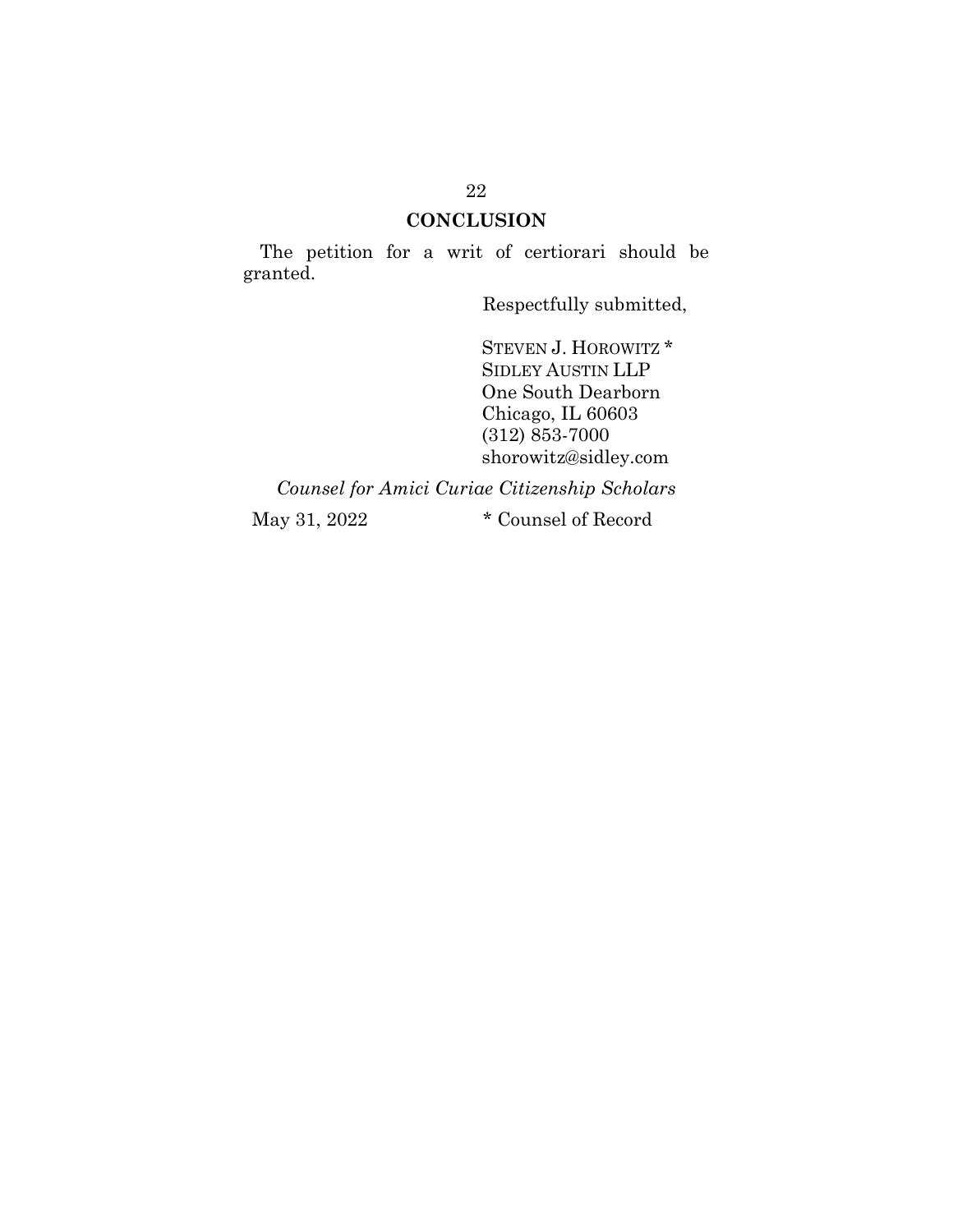#### **APPENDIX A**

#### *Amici Curiae* Citizenship Scholars[\\*](#page-30-0)

Linda S. Bosniak, Distinguished Professor of Law, Rutgers University

Stella Burch Elias, Professor and Chancellor William Gardiner Hammond Fellow in Law, University of Iowa

Kristin Collins, Professor of Law and Honorable Frank R. Kenison Scholar, Boston University

Sam Erman, Professor of Law, University of Southern California

Christopher R. Green, Jamie L. Whiten Chair in Law and Government, University of Mississippi School of Law

Torrie Hester, Associate Professor of History, St. Louis University

Linda K. Kerber, May Brodbeck Professor in the Liberal Arts and Professor of History, Lecturer in Law, Emerita, University of Iowa

D. Carolina Núñez, Professor of Law, Brigham Young University

Nathan Perl-Rosenthal, Associate Professor of History, Spatial Sciences and Law, University of Southern California

Polly J. Price, Asa Griggs Candler Professor of Law and Professor of Global Health, Emory University

Michael Ramsey, Hugh and Hazel Darling Foundation Professor of Law, University of San Diego

<span id="page-30-0"></span><sup>\*</sup> Titles and institutional affiliations are provided for identification purposes only.